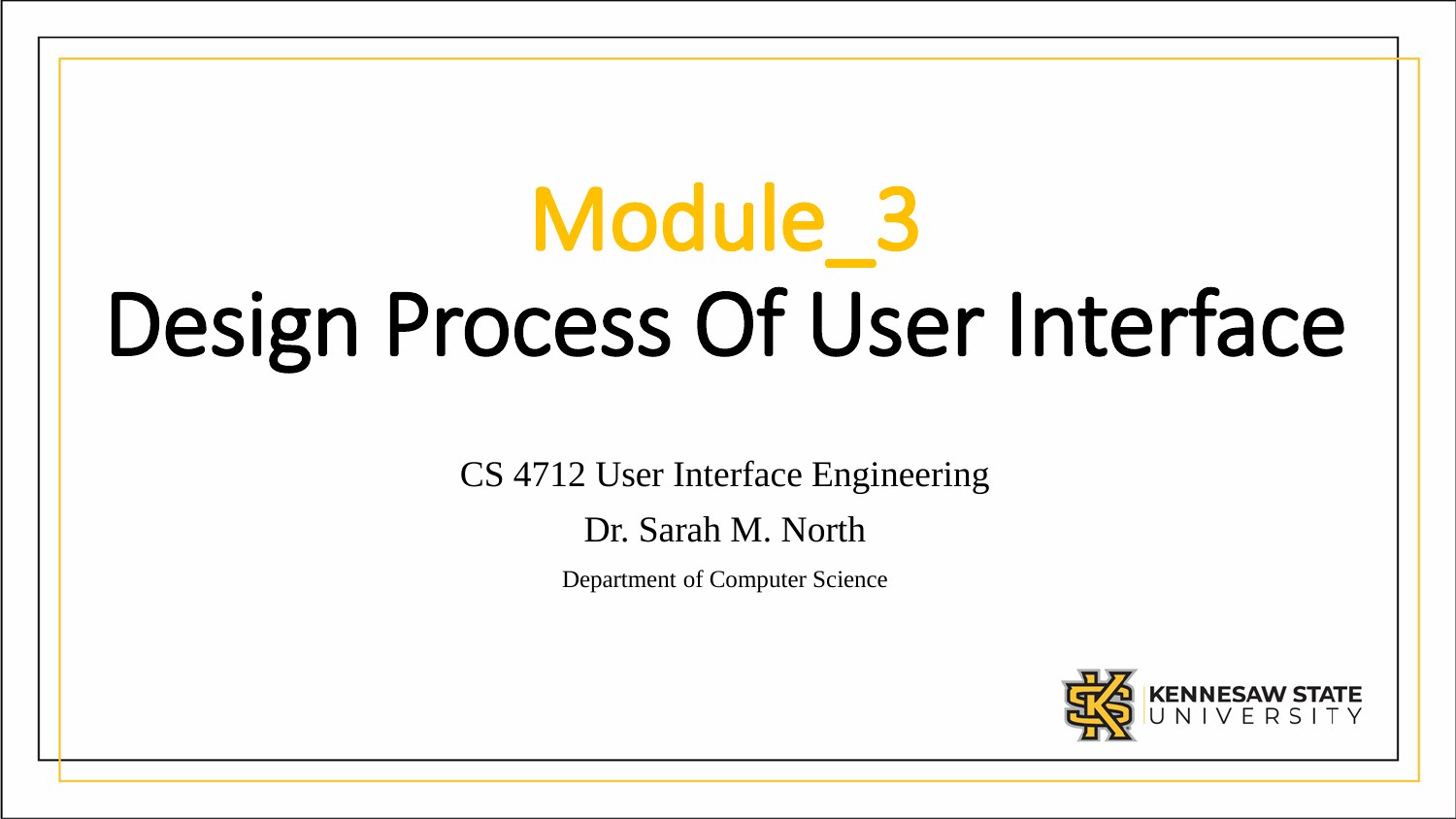## **What is the Design Process of User Interface?**

- The process of user interface design is to create and implement interfaces in software or computerized devices with a focus on looks, style, and usability.
- **A designer must take appropriate steps with the goal in mind to create designs** that users will find easy to use and pleasurable.

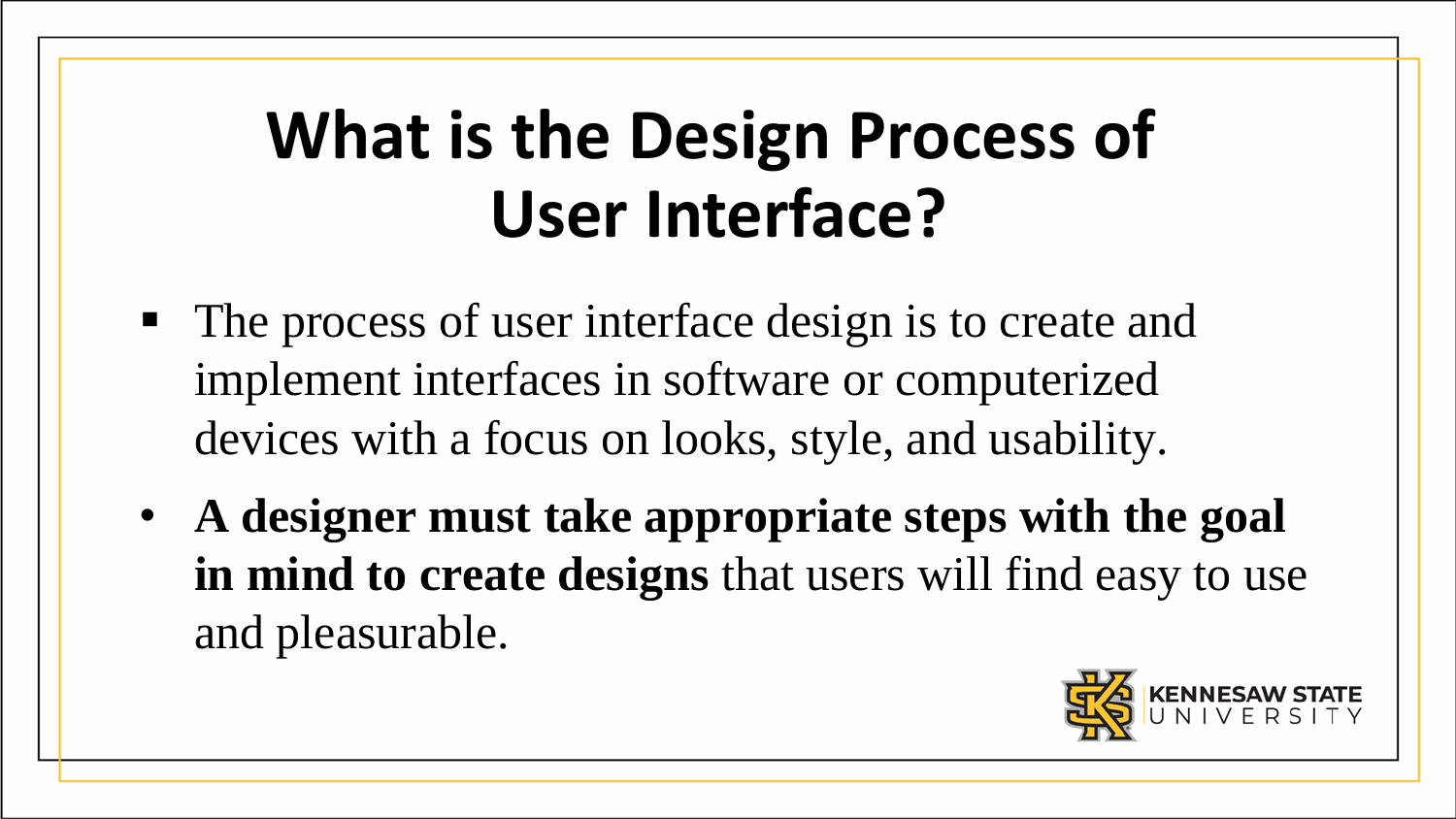- **Requirements**
- Designing Alternatives
- Prototyping
- Evaluating
- When establishing requirements, it is vital to know who the intended users are.
- This development involves a lot of gathering of data.

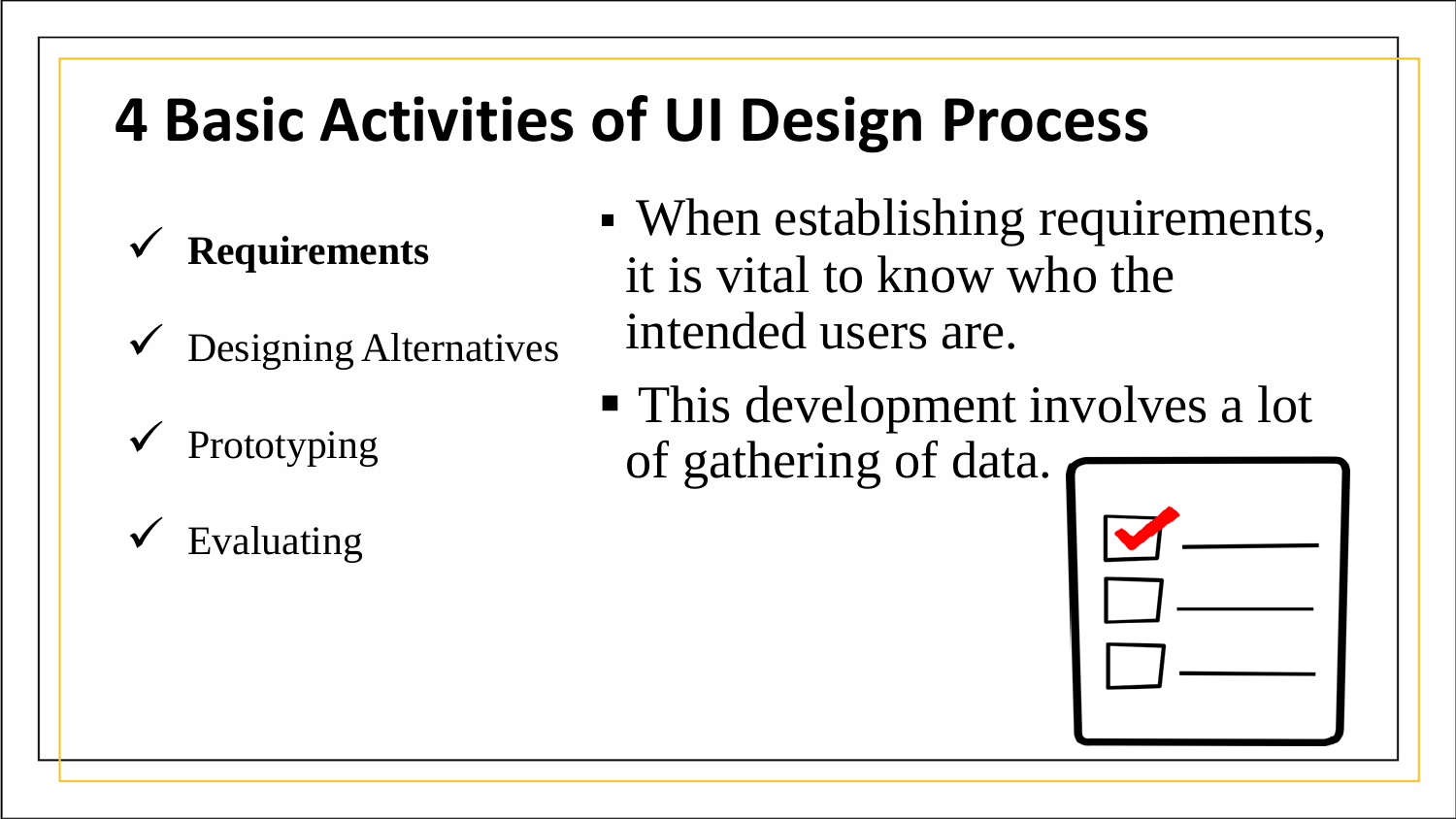- Requirements
- **Designing Alternatives**
- Prototyping

• After the gathering phase the developer begins creating designs and alternatives based on requirements.





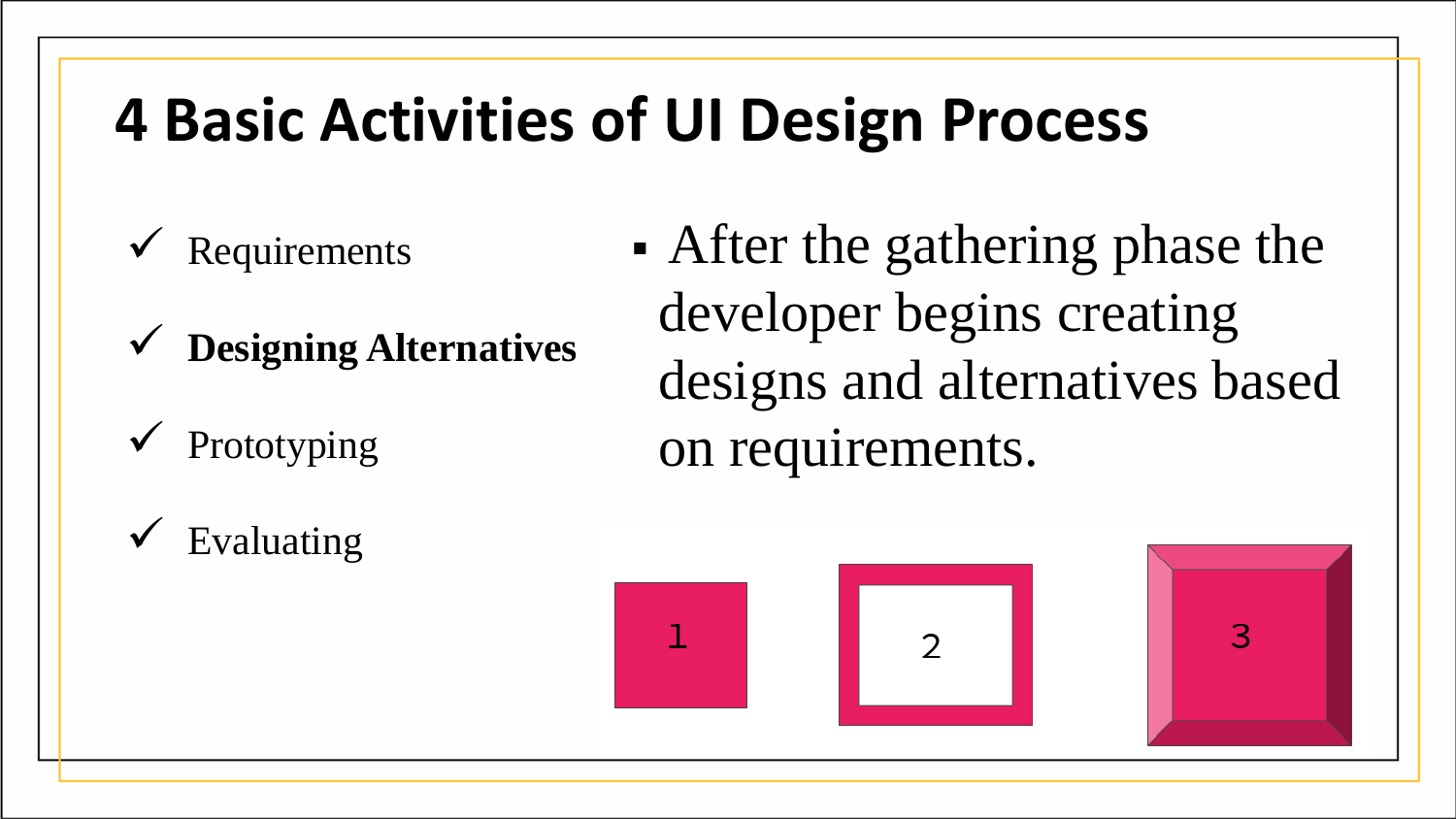- Requirements
- $\checkmark$  Designing Alternatives
- **Prototyping**
- Evaluating
- The prototyping phase is where an actual functioning interface is developed for testing and evaluation.
- A prototype allows for interaction and testing of usability

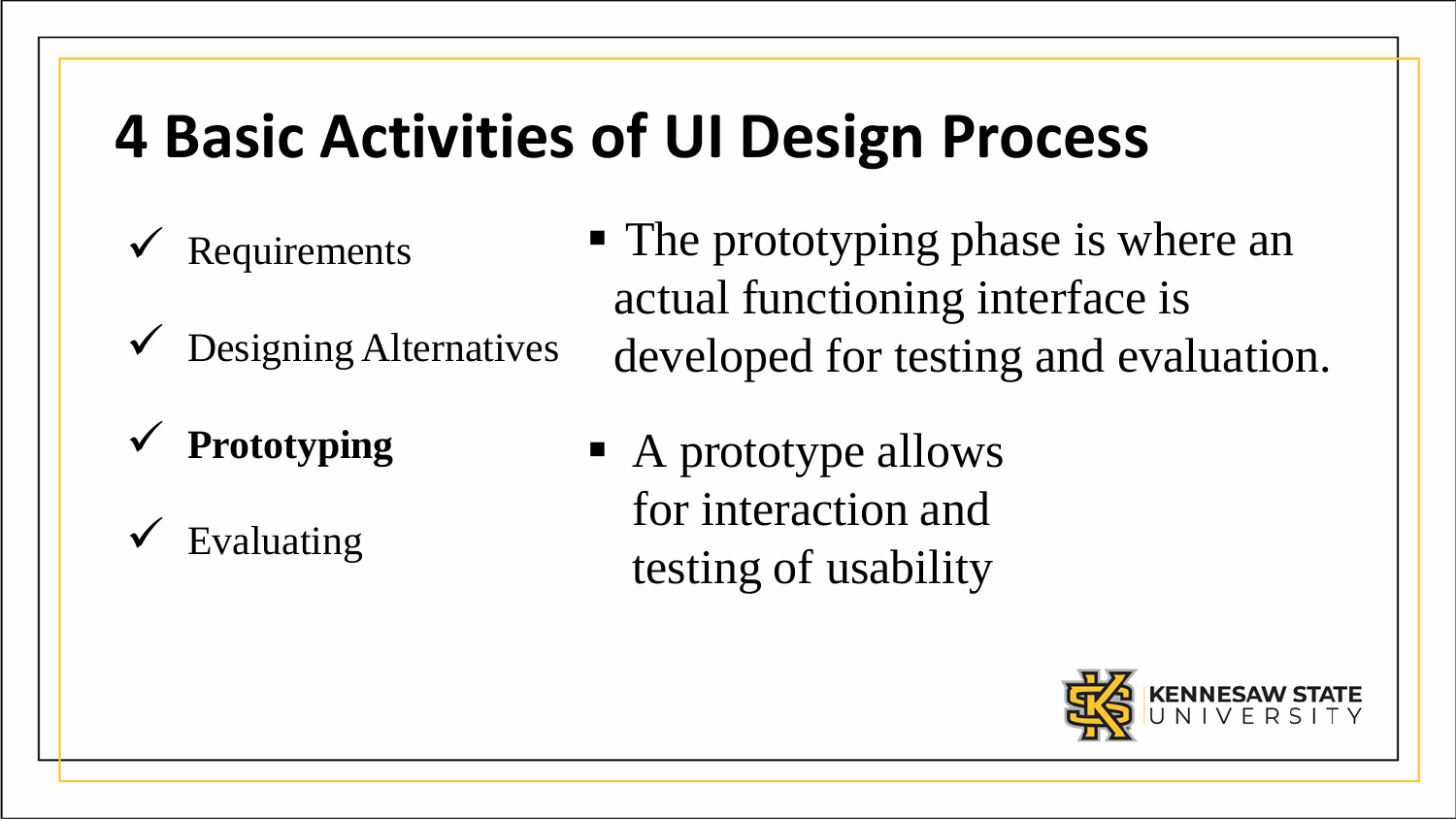- Requirements
- $\triangledown$  Designing Alternatives
- Prototyping
- **Evaluating**

■ Evaluation defines the capabilities and competence of the design that is assessed in relation to variation of usability and the overall user experience based on the initial requirements and conditions

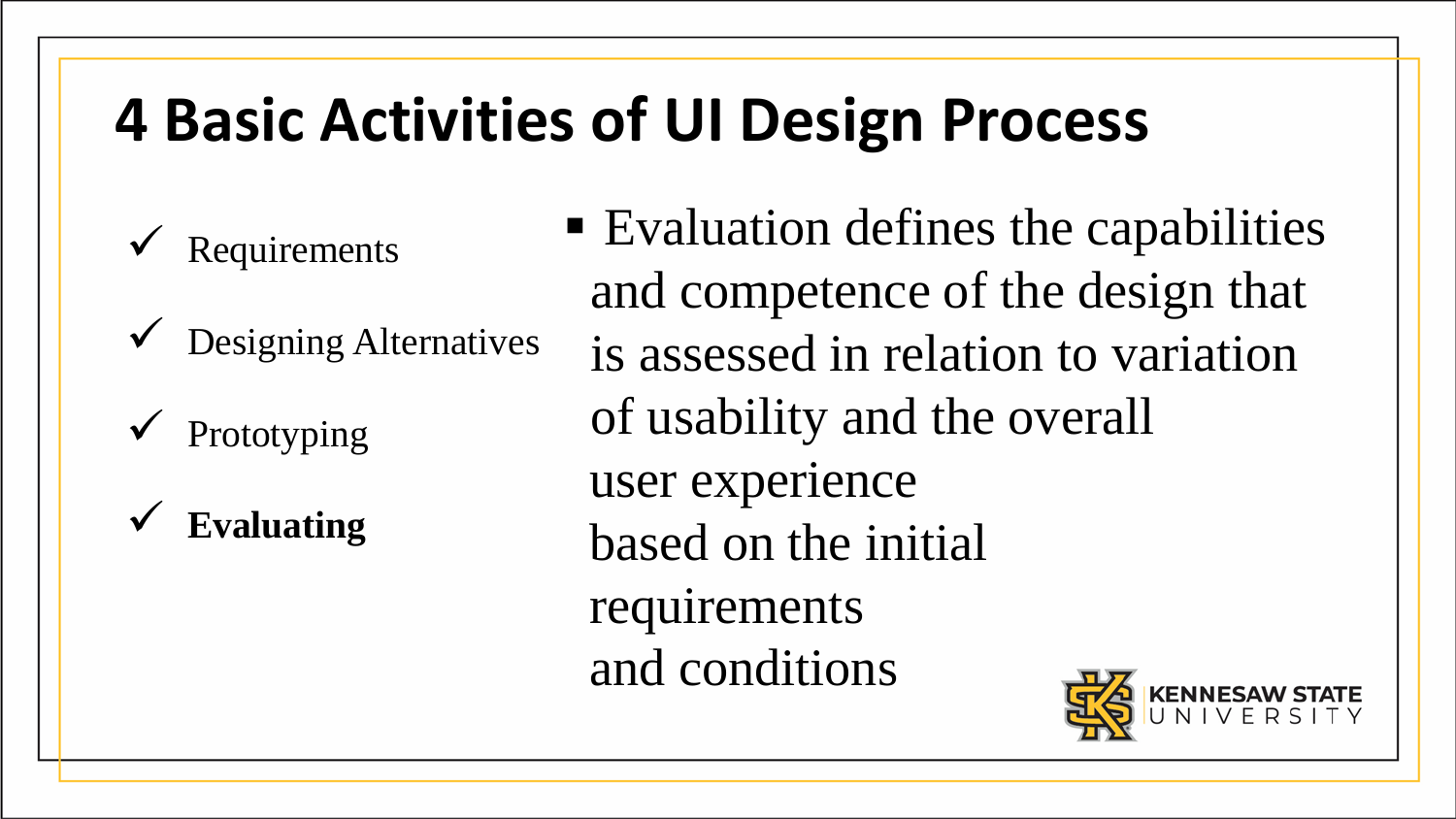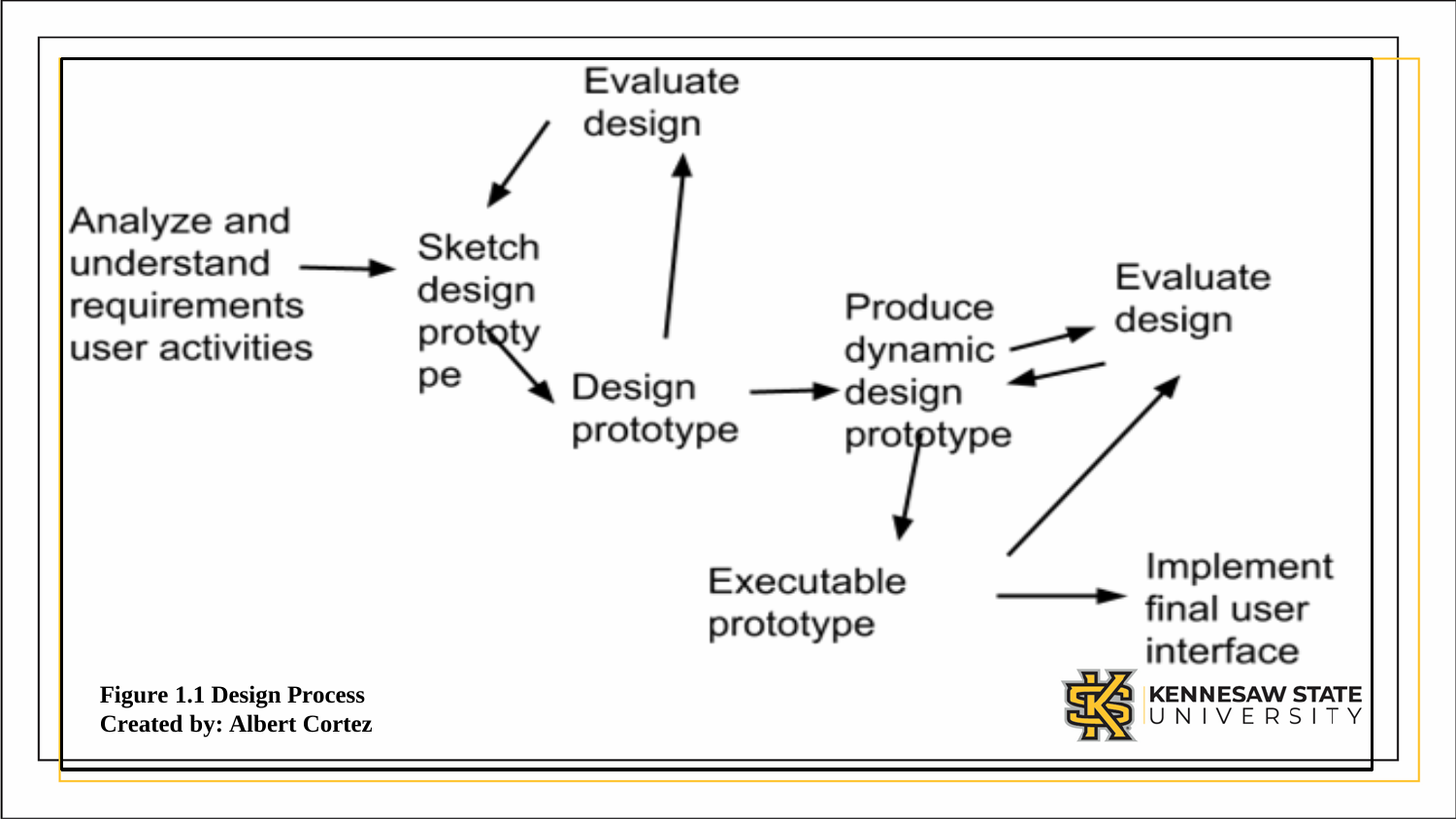## Key **Components**

- **Analyze Requirements**
- **Sketch Design**
- Evaluate Design
- **Prototype**
- Test Design
- **Nodify Design**
- **Implement**

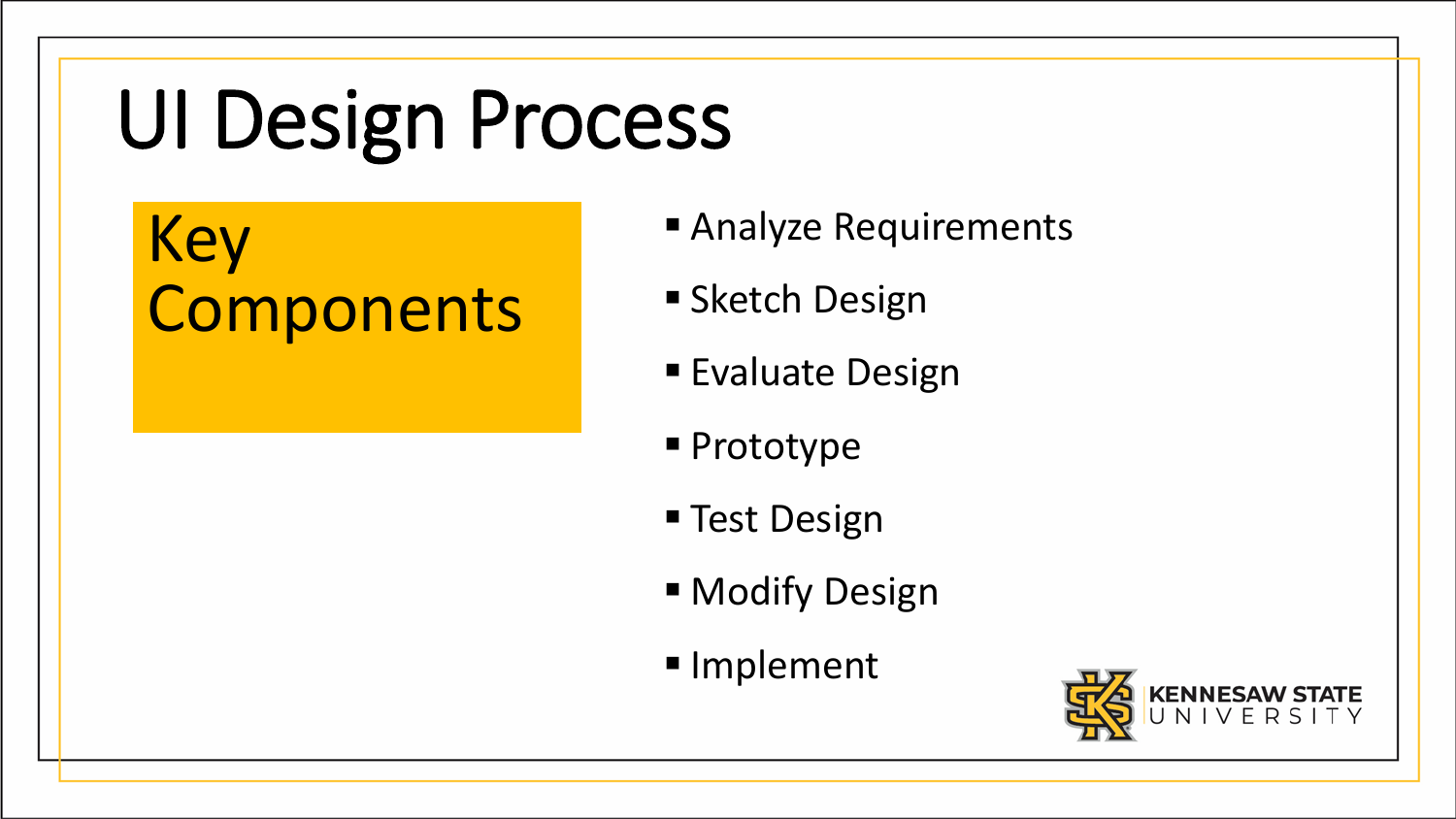Psychological **And Physical** Features Of User

- Analyzing the psychological and physical needs of the user.
- Different types of users will have different needs
	- **Example**, an interface meant to be accessible by children would need to be much more simplistic than one designed for a business<br>EC KENNESAW STATE

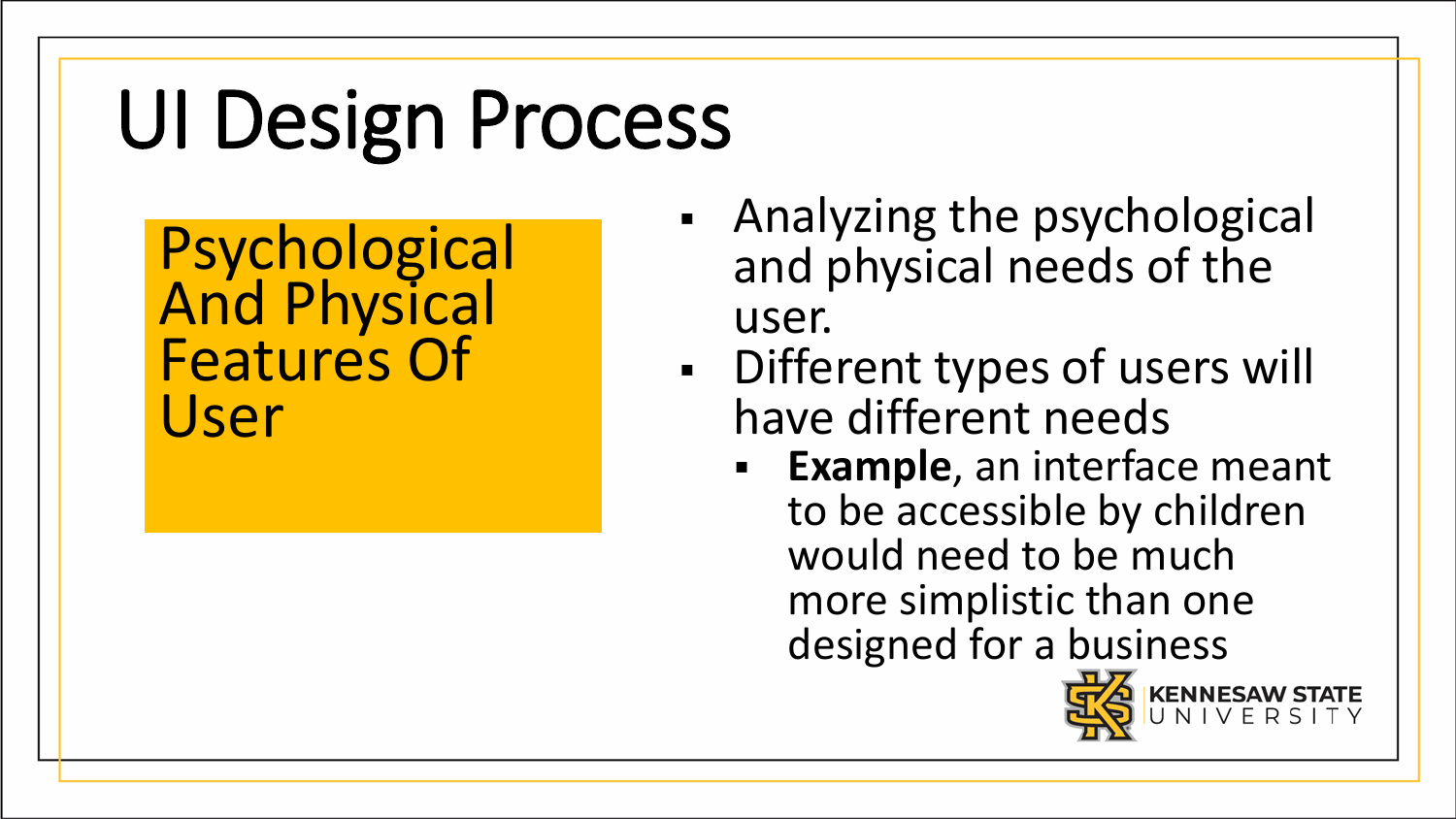- Study focused on interface design for mid-high functioning autistic children and their parents.
- UI would schedule daily activities.
- *Autistic Children often struggle to understand concepts around time management*.
- **User Centered Design** (UCD) Focuses on designing around the user rather than the function of the interface.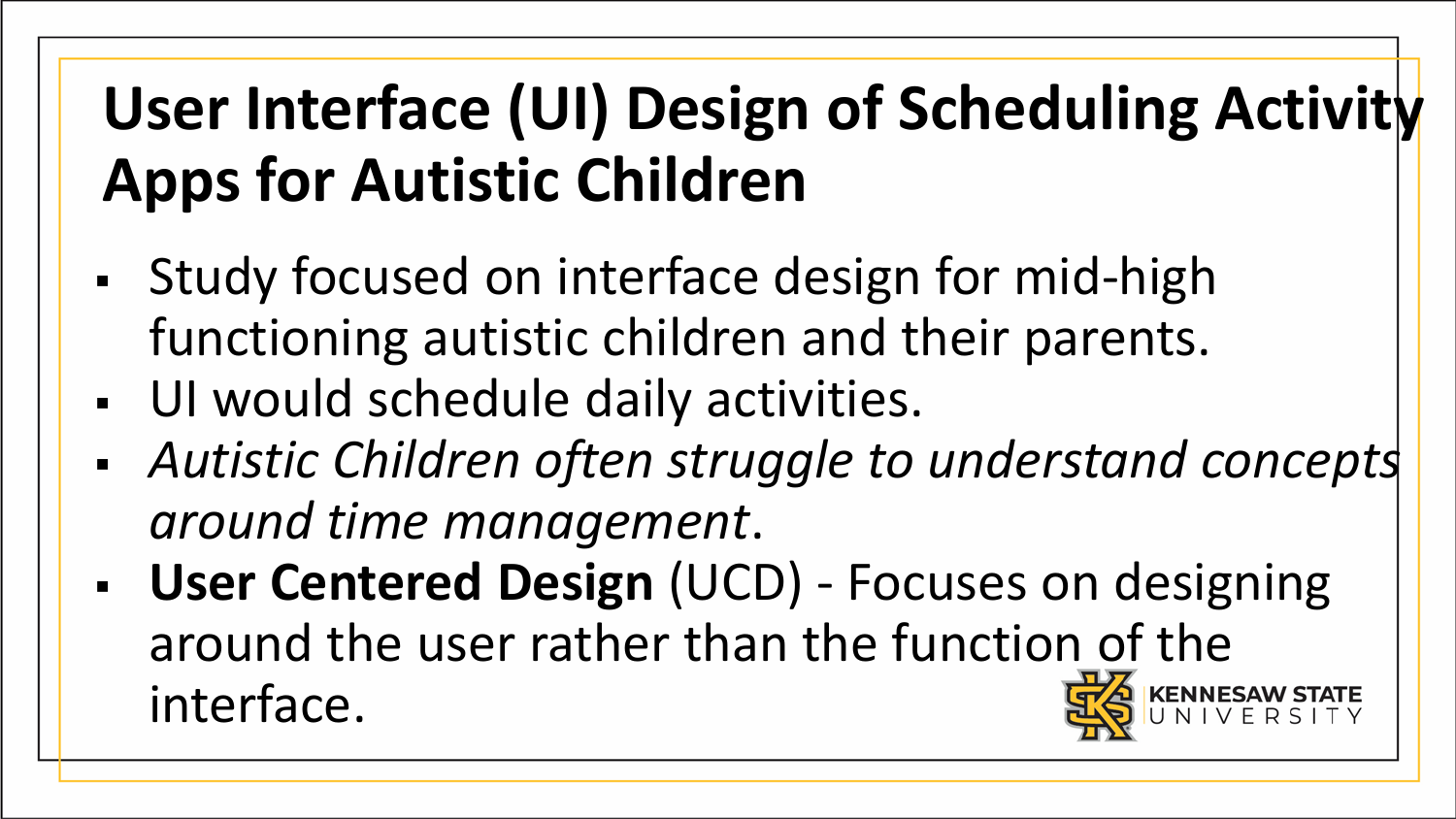## First Steps

- **EXECUTE:** Interview Parents of children with autism
- **Begin creating framework to** structure research.
- One issue that was brought up is that if the children did not understand the schedule the first time seeing it, they would break down in a fit of stress or panic.

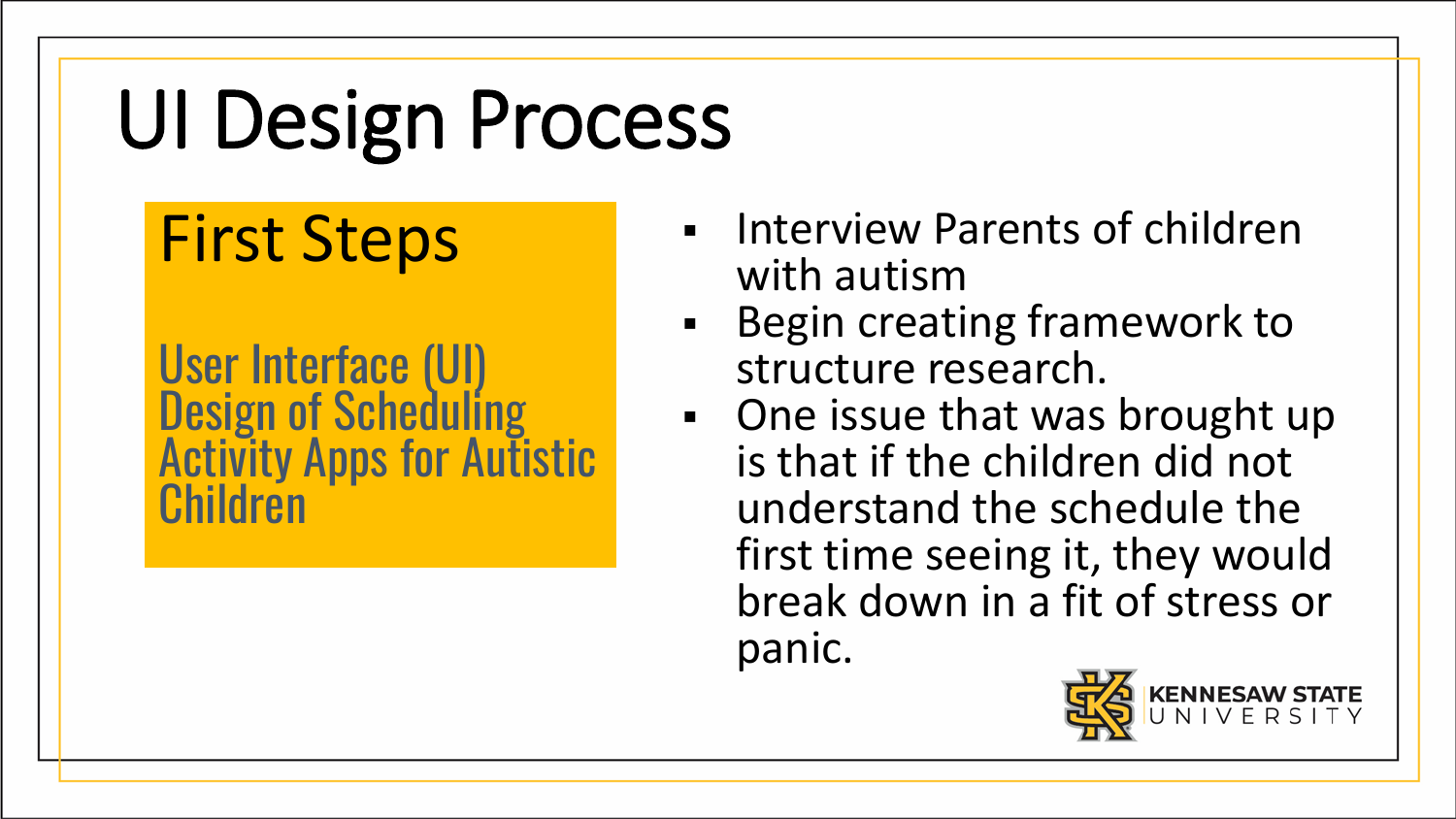## **Identify** medium for UI

- Through interviews with parents and outside studies, smartphones were identified as the best median.
- An external study cited ""Many children with autism have a keen interest in smartphones because they are accustomed to watching movies and playing games on smartphones and they find something that makes them feel good."

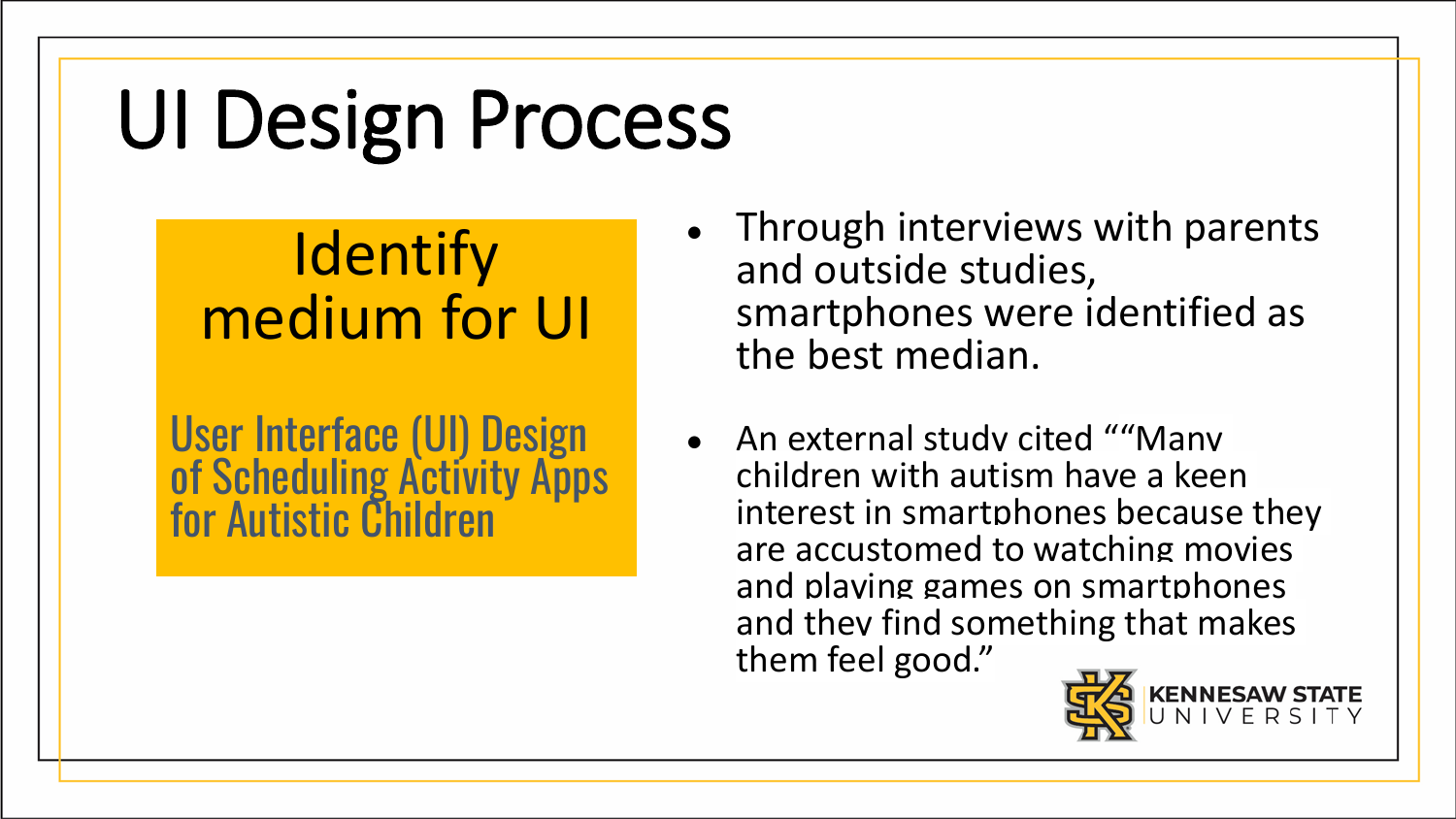## **Testing**

- **Testing done** by almost entirely by the intended users.
- **Quality in Use Integrated Measurement (QUIM)**
- **Reviewing** how effective the users are at performing the features of the interface
- **First testing phase** found that parents had issues creating new activities in the study.
- **verifying** that the system is satisfied.
- **Applying** fixes based off the feedback and retesting until the level of required fixes goes below a certain threshold.

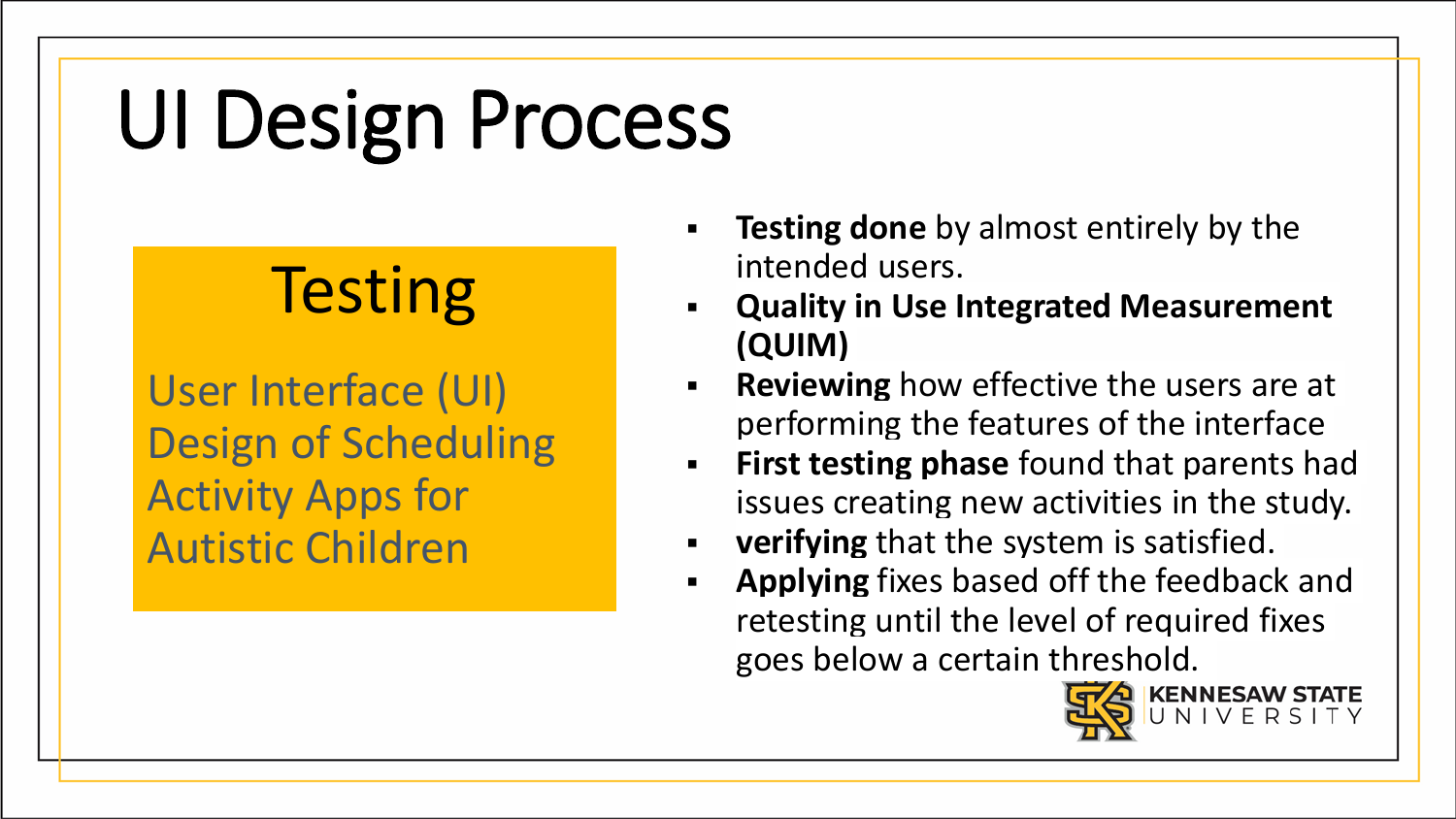Information-Matter-Energy **Model** 

- **looks to the real world** 
	- to study how information is processed.
	- we have real physical objects and then the abstract forces acting on them.
- A person may see an object that looks familiar to them, and they will believe it to behave similarly to other similar objects.
- They are unaware of abstract details of the object like weight/temperature but assume based off of similarities.
- Same ideas of cognition apply when a user is attempting to learn how to use a UI

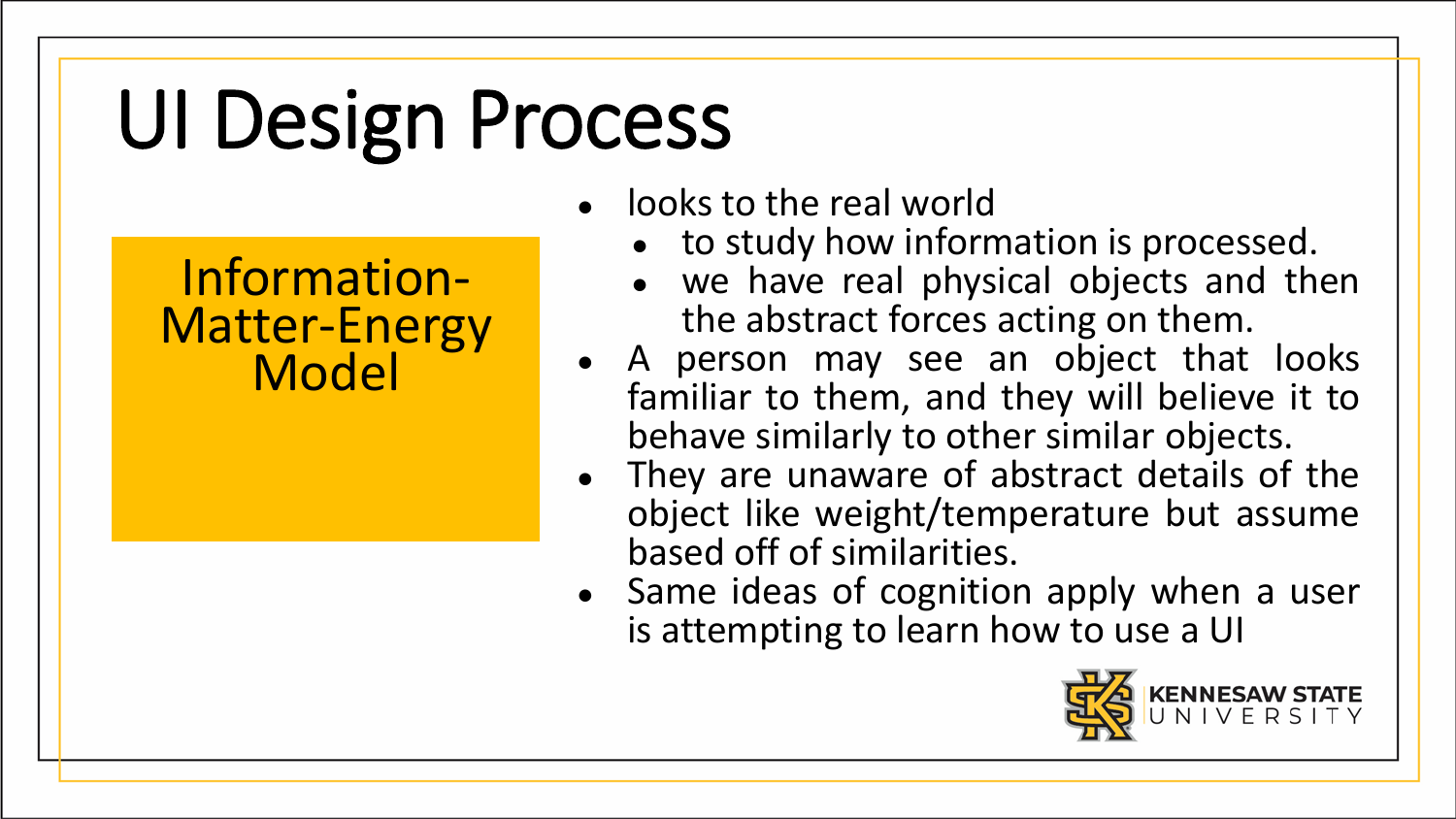Object-Attribute-Relation model

- Human memory functions through relational metaphors rather than container metaphors
- Thought is derived from comparing similar objects rather than the object on its own.
- Expands on the ideas of the information-matter-energy model

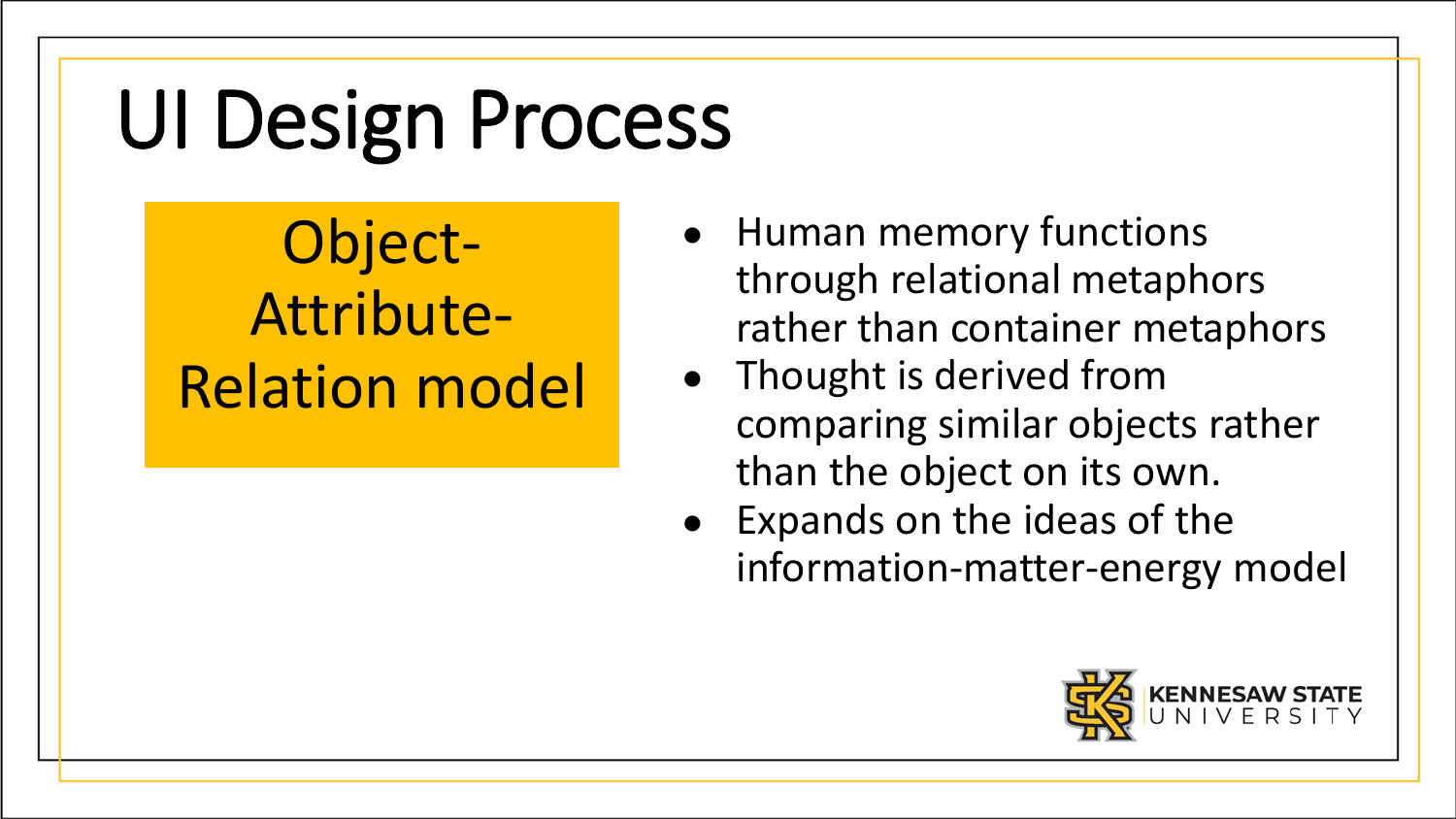### Lane Departure Warning Systems **Study**

- A study was done in 2016 at The Pediatric Neuro-rehabilitation Research Center, University of Social Welfare & Rehabilitation Sciences in Tehran, Iran to research the effectiveness of lane departure warning systems (LDWS);
- New systems added to cars every year
- Symbols must convey a function to a user that has never seen them before wesaw STATE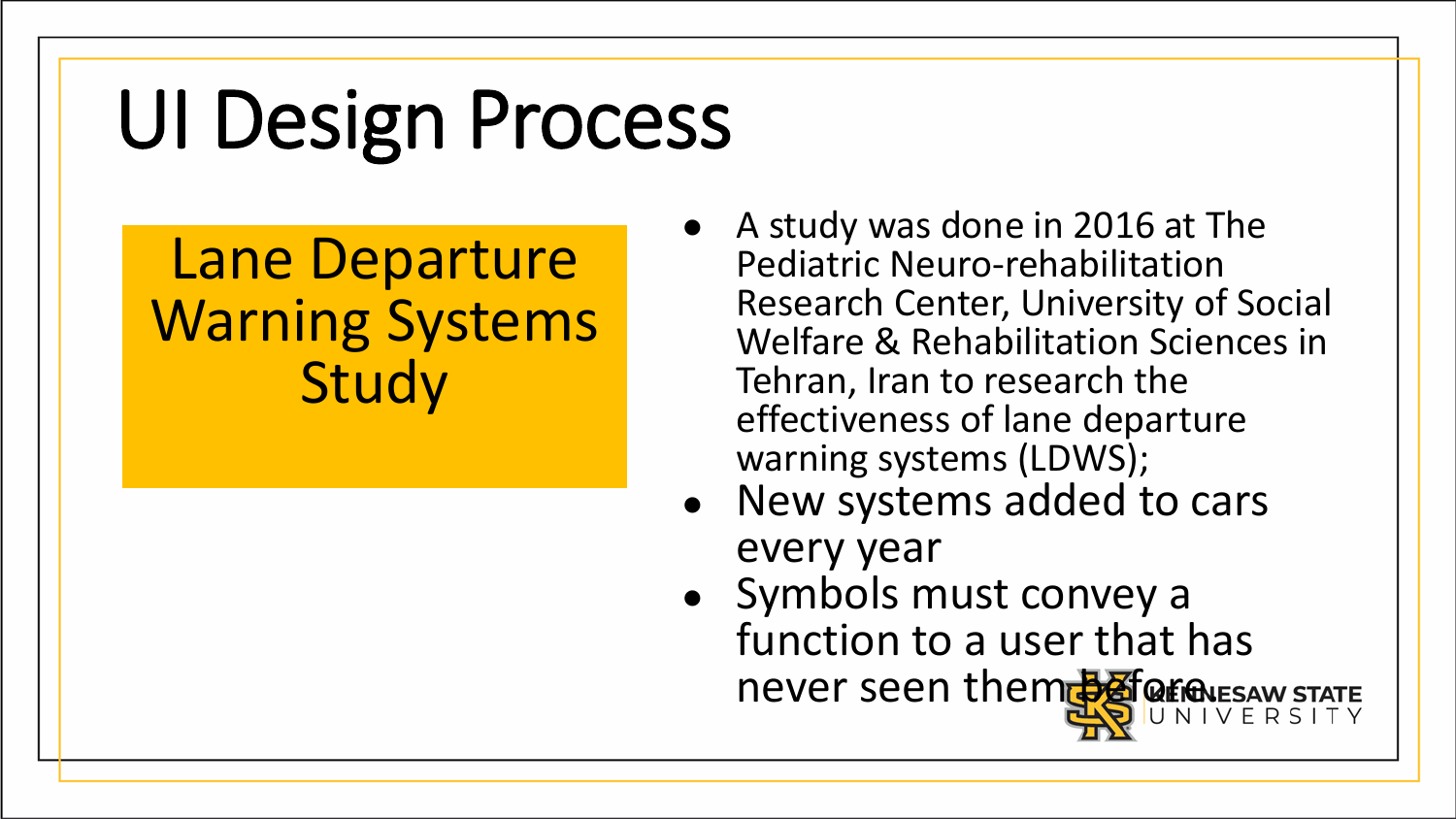**Five Categories to Study**

Lane Departure Warning System Study

- **Simplicity**  analyzes the amount of elements and the detail of those elements
- **Familiarity**  the symbols mean the same thing throughout all of their functions
- **Concreteness**  objects having real world comparisons
- **Meaningfulness** how multiples elements can have meaning alongside each other
- **Semantic closeness**  Describes how proximity of elements from each other can create an assumed function KENNESAW STATE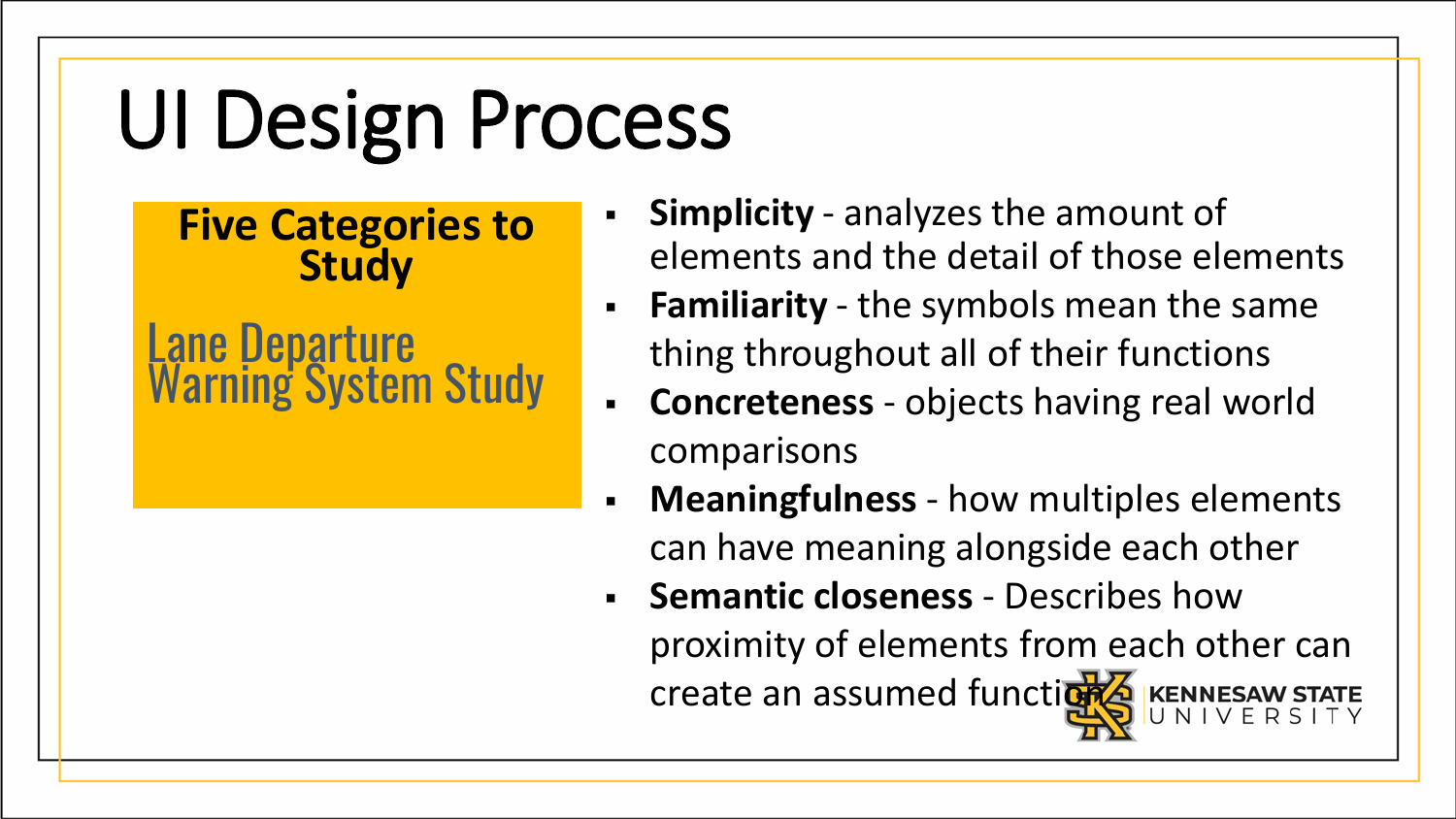### **Prototype Designs**



Maddahi, H., Pouyakian, M., Ghomsheh, F., Piri, L., & Osqueizadeh, R. (2016). Design and cognitive evaluation of dynamic lane departure warning symbols. *Traffic Injury Prevention,17*(8), 842-847.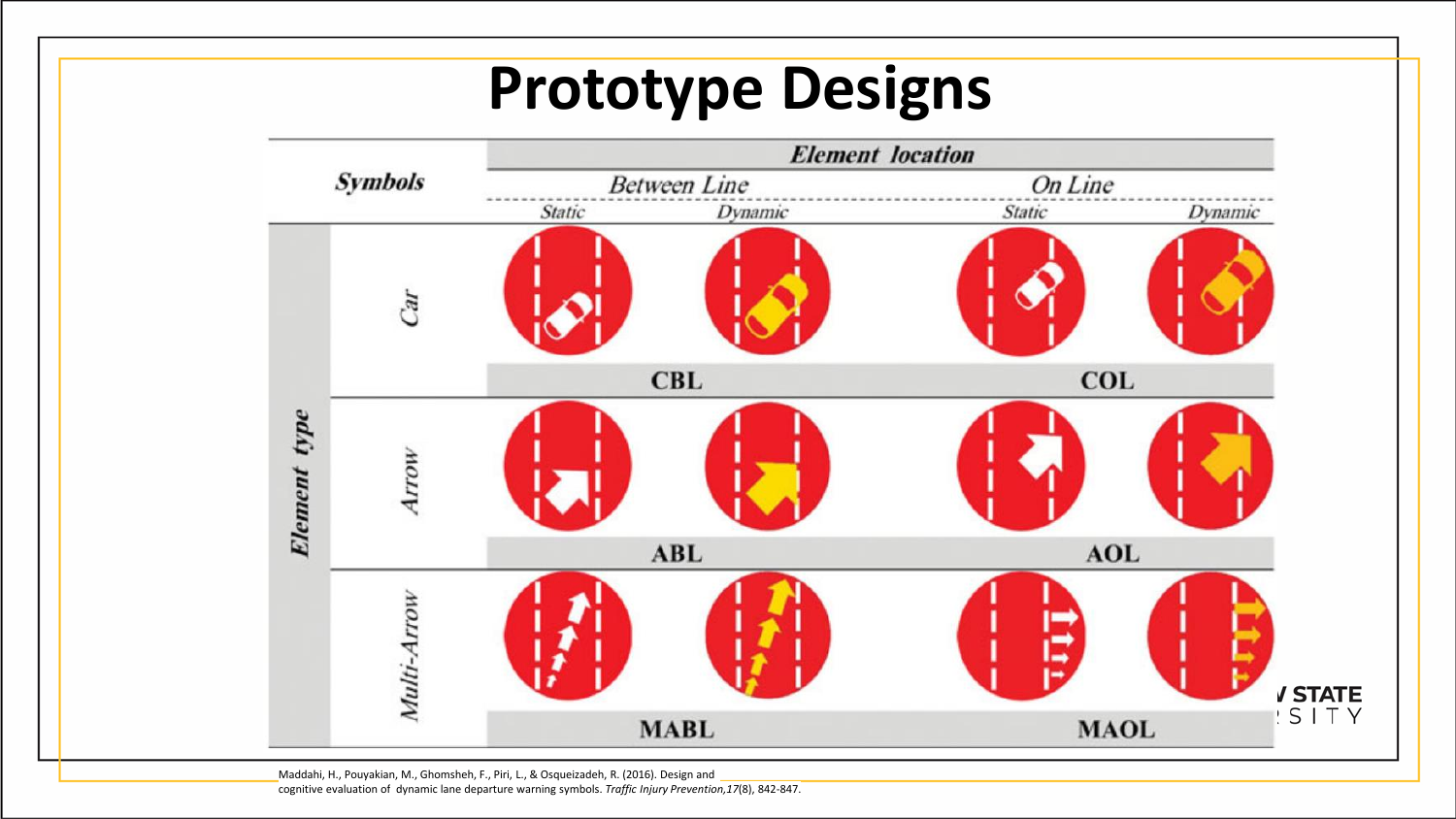## Research Questions

#### • **Writing a Research Question**

- $\checkmark$  Specify your specific concern or issue.
- $\checkmark$  Decide what you want to know about the specific concern or issue.
- $\checkmark$  Turn what you want to know and the specific concern into a question.
- $\checkmark$  Ensure that the question is answerable.
- $\checkmark$  Check to make sure the question is not too broad or too narrow.

#### • **Steps to developing a research question:**

- $\checkmark$  Choose an interesting general topic.
	- $\checkmark$  Most professional researchers focus on topics they are genuinely interested in studying. ...
	- $\checkmark$  Do some preliminary research on your general topic. ...
	- $\checkmark$  Consider your audience. ...
	- $\checkmark$  Start asking questions. ...
	- $\checkmark$  Evaluate your question. ...
	- $\checkmark$  Begin your research.

What are the 3 types of research questions? Most research can be divided into three different categories;

- exploratory,
- 2. descriptive
- 3. and causal.

Each serves a different end purpose and can only be used in certain ways.

#### What is a good research question?

A **research question** is a clear, focused, concise, complex and arguable **question** around which you center your **research**. ... The specificity of a well-developed **research question** helps writers avoid the "all-about" paper and work toward supporting a specific, arguable thesis.

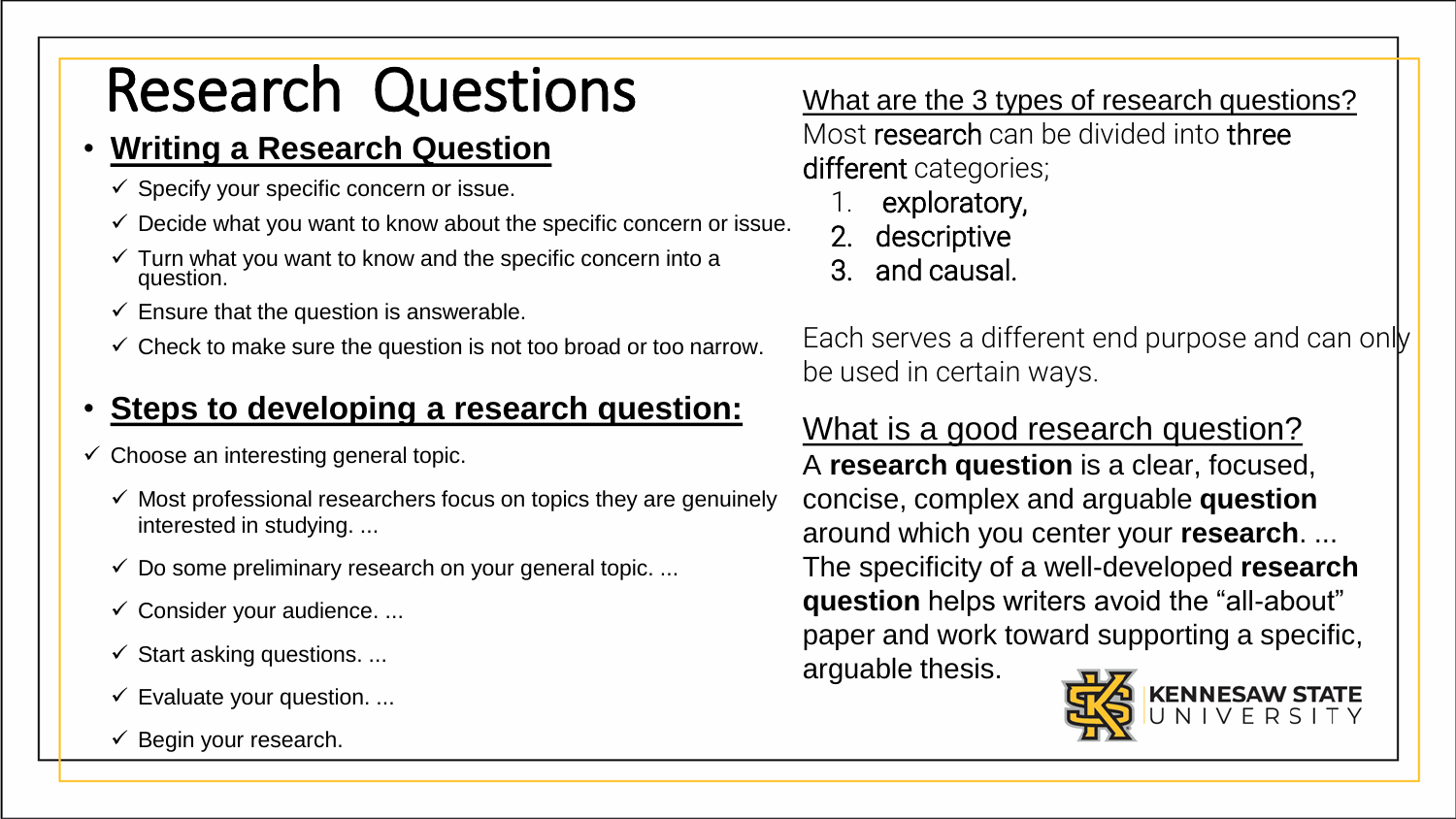## Research Questions

Sample 1

• Here is the Sample Paper [Full Paper link:](http://ksuweb.kennesaw.edu/~snorth/HCI/Lynn_A_Comparative_Study_of_Presence.pdf)

#### 2.2.4 Sense of Presence Questionnaire

This survey attempts to measure your sense of presence (your depth of immersion) in the virtual world using a similar scale as Part L

- 1. When you removed the head mounted display, how surprised were you at the direction you were facing?
- 2. During the immersion, how aware were you of the direction you faced in the real world?
- 3. How often did you think of the other person(s) in the real world with you?
- 4. How much more enjoyable would it have been to have the immersion experience with no one else in the room?
- 5. When you turned your back on an object in the virtual environment, was it still there?
- 6. How flat and missing in depth did the virtual reality world appear?
- 7. How exhilarated did you feel after the experience?
- 8. How disoriented did you feel after the experience?
- 9. Rate your sense of presence in the virtual world during the experiment (using both scales).
- 10. Rate your sense of presence in the real world while experiencing the virtual world (using both scales).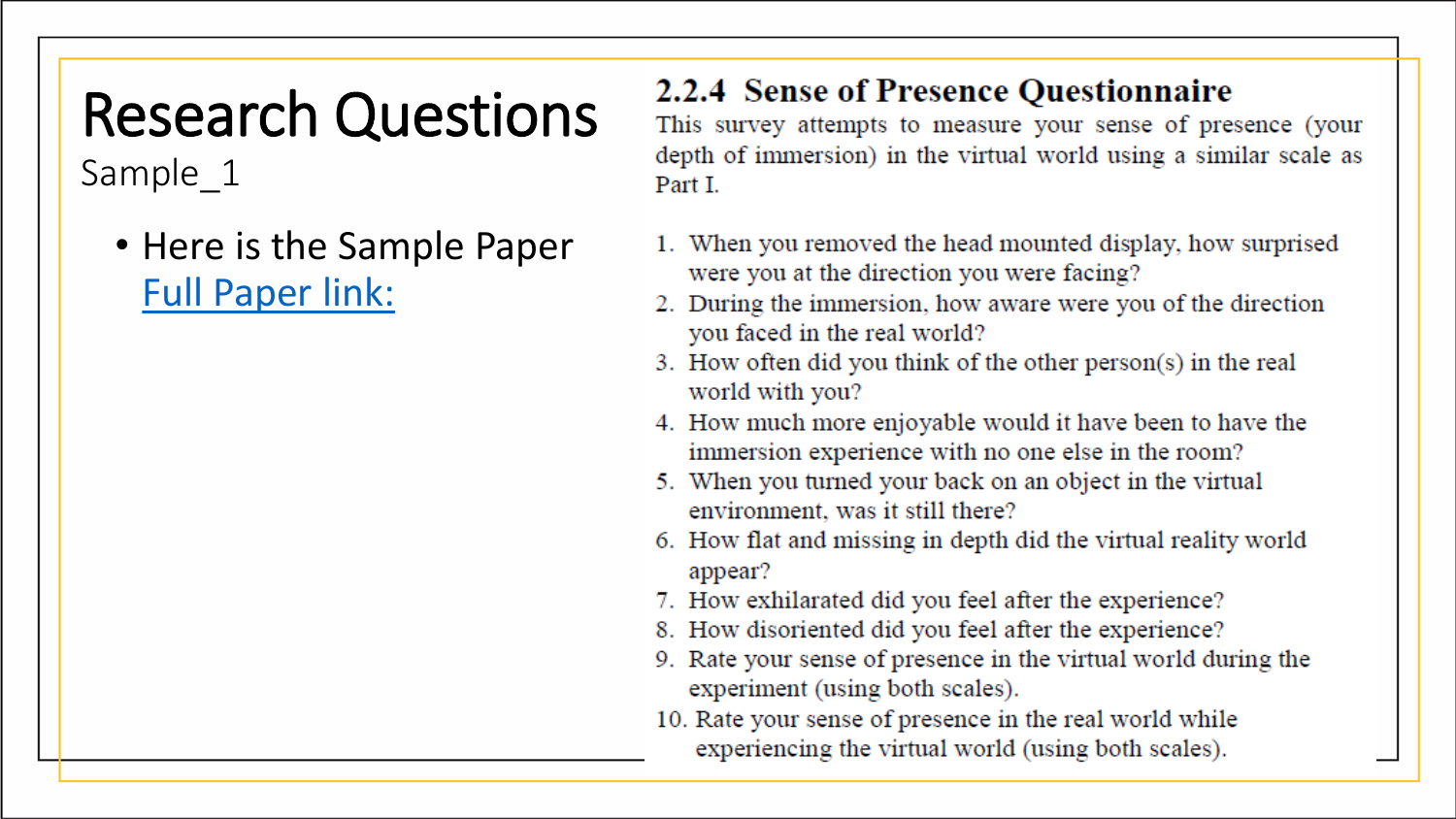### **Research Questions -** Sample\_2

#### **The experimental instruments included**

#### **Pre-Experiment questionnaire** (*selected questions*):

- *1. How would you rate your current knowledge of AR technology?*
- *2. How easy is to use AR technology?*
- *3. How do you feel about the usage of AR technology to gather data versus the traditional 2D environment?*
- *4. Do you believe data could be easier to comprehend with the usage of AR technology?*
- 5. How much difficulty do you believe you would have working with AR technology over using an Android *device?*

#### **Post-Experiment questionnaire** (*selected questions*):

- *1. How easy was it for you to use the HoloLens?*
- *2. To what extent did you comprehend the streaming data shown?*
- *3. Do you believe there was a benefit in incorporating AR technology?*
- *4. Preference - Augmented Reality 3D display of data versus Traditional 2D display of streaming data.*
- *5. For AR display, do you prefer one device to another?*

#### **Here is the full [paper](http://ksuweb.kennesaw.edu/~snorth/HCI/PedagogicalInnovation-VisOfStreamedBigDataAR2019.pdf) Link**

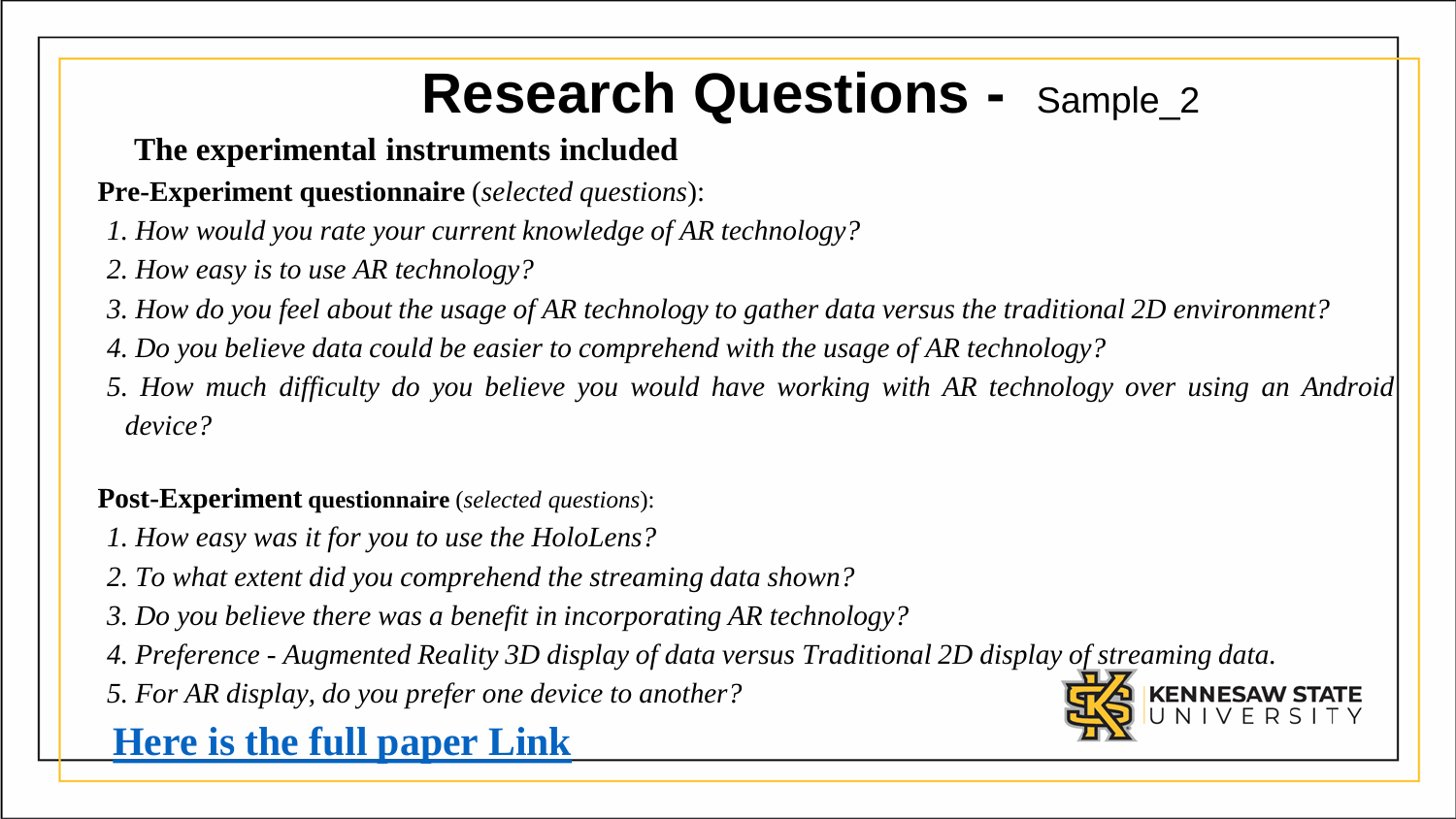### Research Questions & Hypothesis - Sample\_3

- [Here is the Sample paper Web Link:](http://ksuweb.kennesaw.edu/~snorth/HCI/ComparativeStudyofGamingInterfaces-2017.pdf)
- The questionnaire included questions that were administered the participants for each specific game and are as follows:
	- 1. You have experience with the video game League of Legends, Chivalry Warfare, and Guild Wars
	- 2. You believe it took you a short amount of time to understand and operate the games interface.
	- 3. You believe the number of buttons required to play the game was overwhelming?
	- 4. You believe the amount of time given to you was enough to learn the specified commands.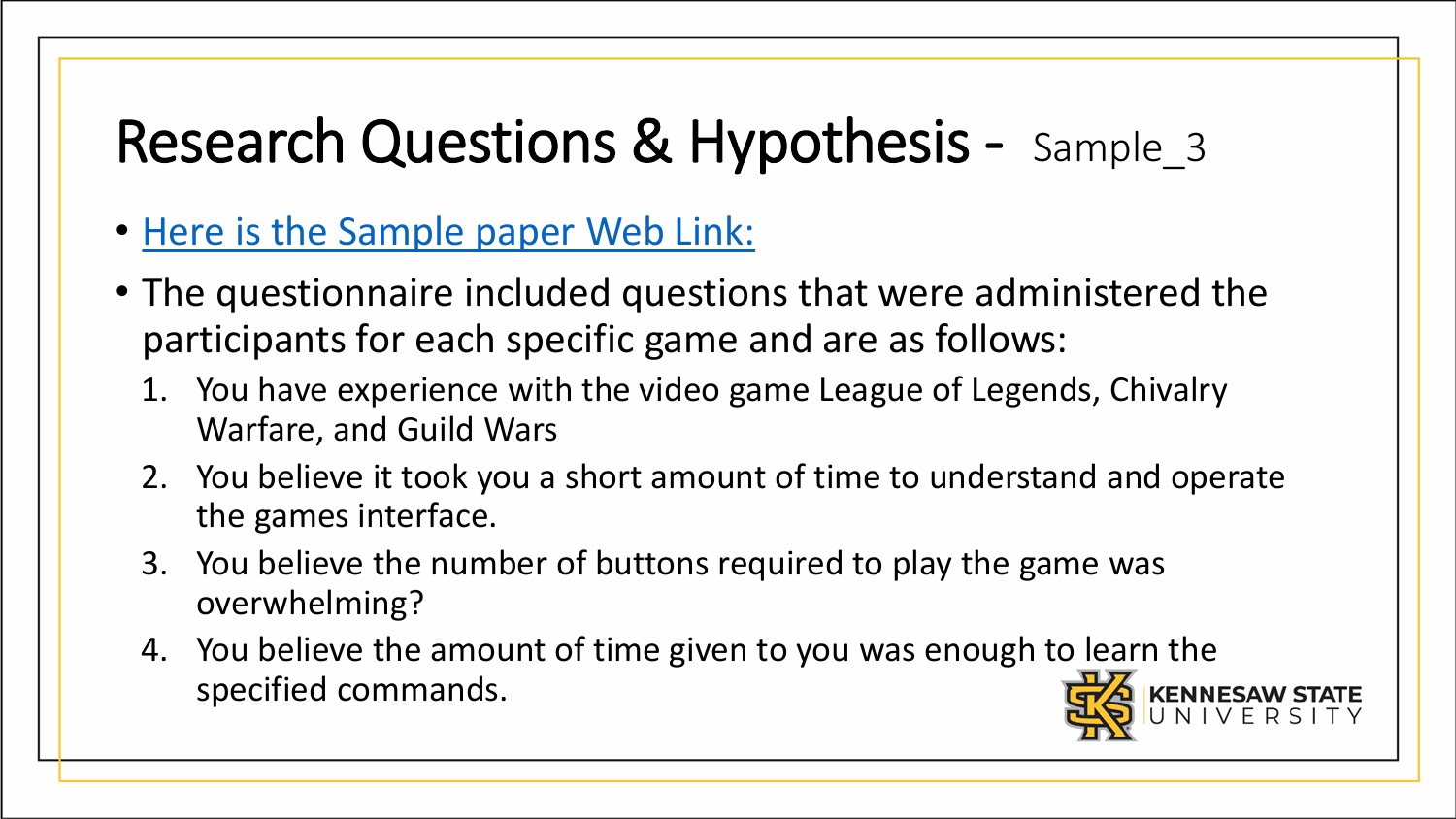## **Hypothesis**

- Means a theory or proposed explanation made on the basis of limited evidence as a starting point for further investigation.
- In science, a **hypothesis** is an idea or **explanation** that you then test through study and experimentation.
- Outside science, a theory or guess can also be called a **hypothesis**.
- A **hypothesis** is something more than a wild guess but less than a well-established theory.

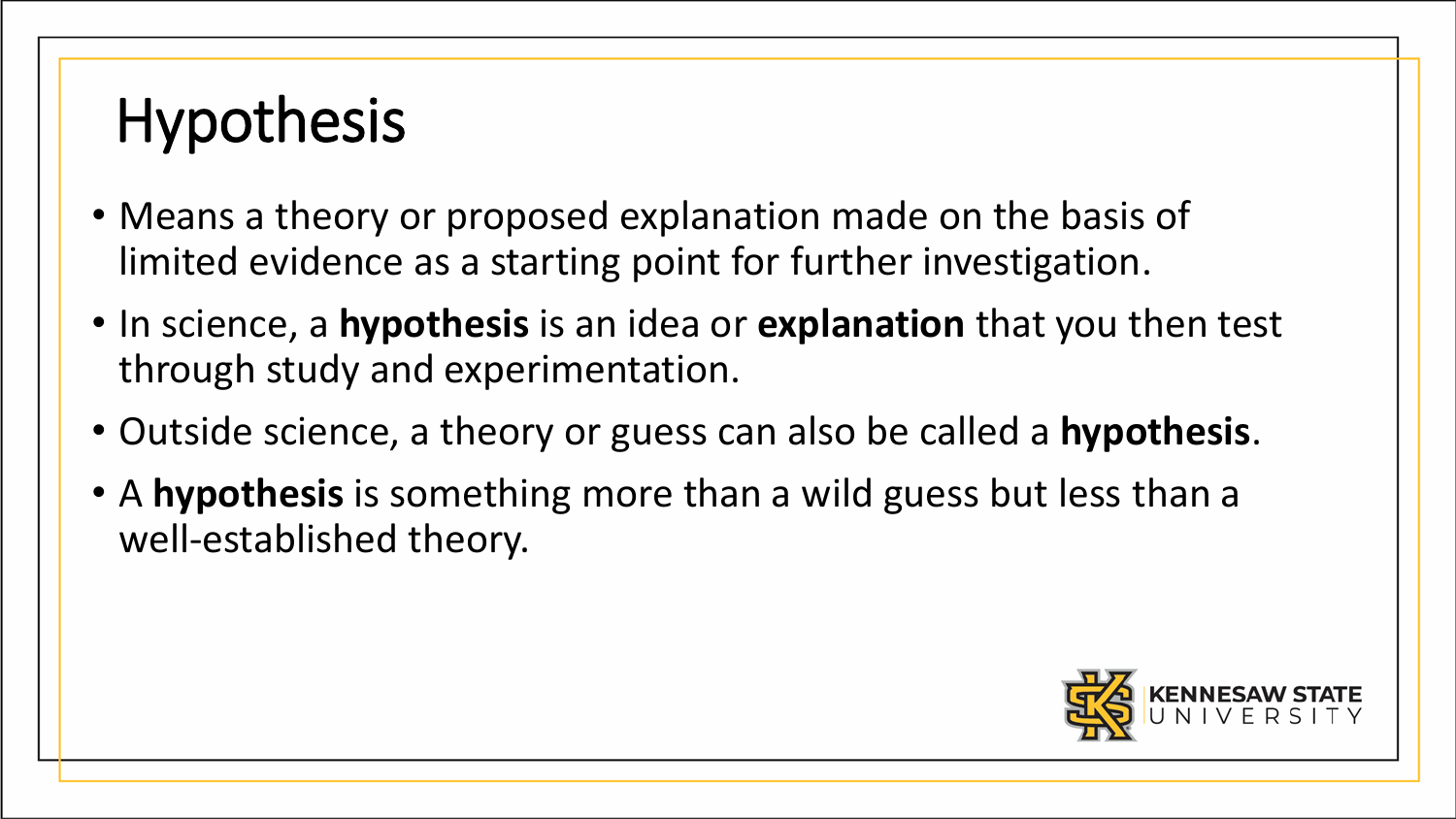## Hypothesis Example

#### • **Examples** of an If, Then **Hypothesis**

- If you get at least 6 hours of sleep, you will do better on tests than if you get less sleep. If you drop a ball, it will fall toward the ground. If you drink coffee before going to bed, then it will take longer to fall asleep.
- A **good hypothesis** relates an independent variable and a dependent variable. ...

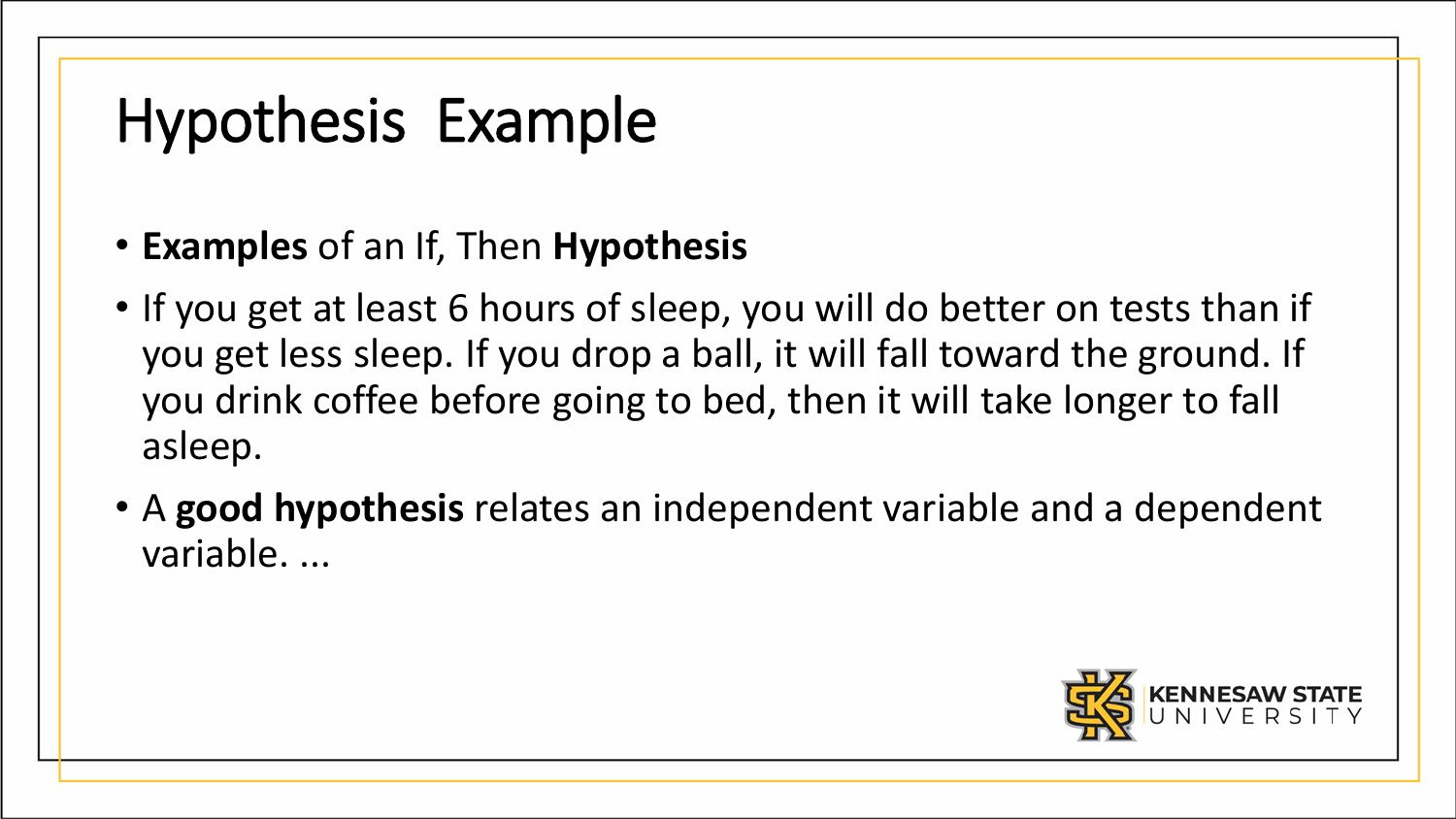## Hypothesis & Null Hypothesis

- A [hypothesis](https://www.thoughtco.com/definition-of-hypothesis-605234) is an explanation for a set of observations. Here are examples of a scientific hypothesis.
- Although you could state a scientific hypothesis in various ways, most [hypotheses are either "If, then" statements or else forms of the](https://www.thoughtco.com/definition-of-null-hypothesis-and-examples-605436) null hypothesis.
- The **null hypothesis** sometimes is called the "no difference" hypothesis.
- Take a look at the Sample Papers [Here is the Sample paper Web Link:](http://ksuweb.kennesaw.edu/~snorth/HCI/ComparativeStudyofGamingInterfaces-2017.pdf)
	- **Research Question**: *Is there a significant difference between the players' gaming experiences using interfaces ranging from simplistic to complex?*
	- **Null Hypothesis**: *There is no significant difference between the players' gaming*  experiences using interfaces ranging from simplistic to complex<sup>17</sup>/2 KENNESAW STATE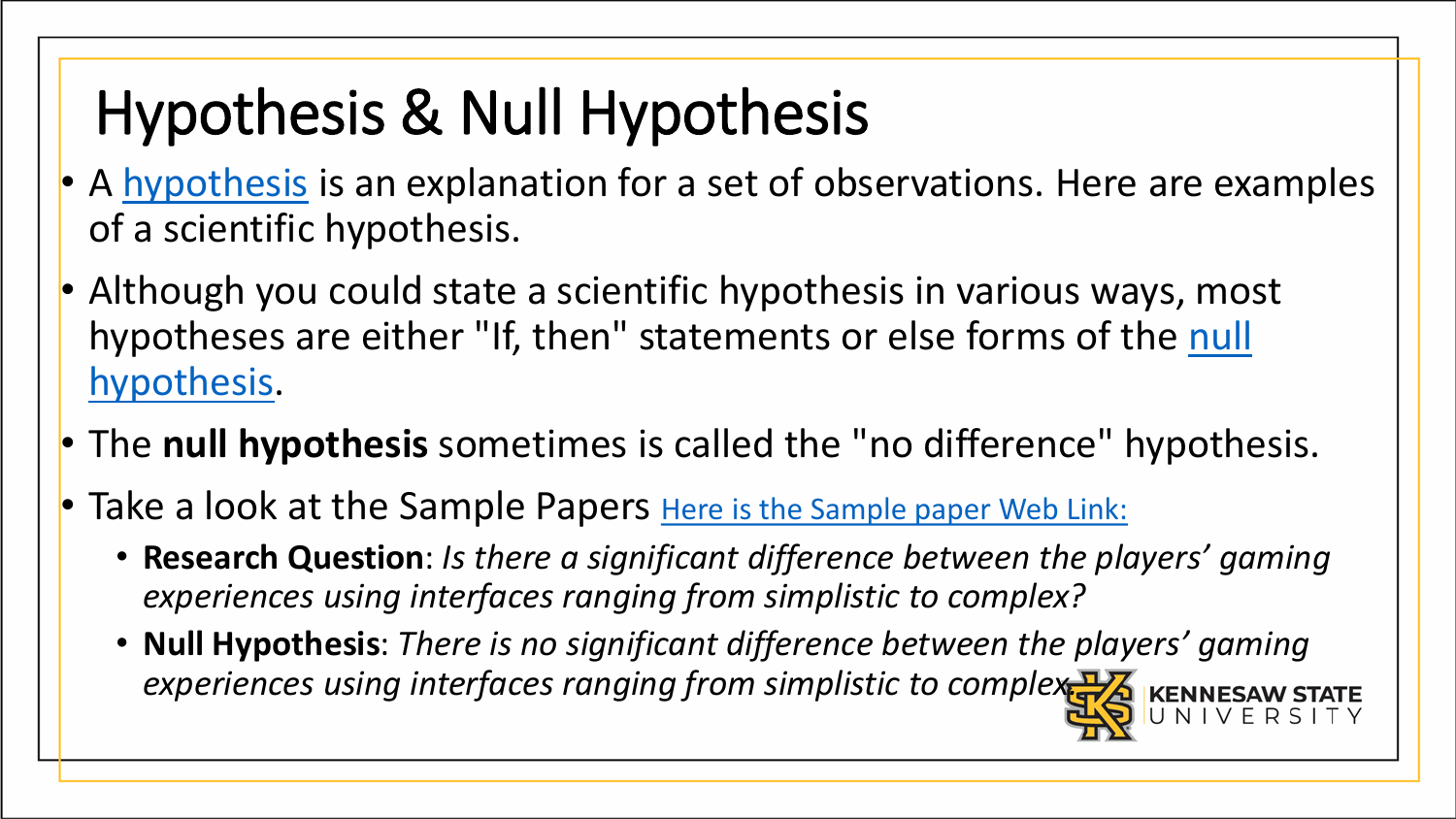#### What are Requirements?

A requirement is a statement about an intended product that specifies what it should do or how to do it. For requirements to be effectively implemented and measured, they must be specific, unambiguous and clear. For example, a requirement may be that a specific button must enable printing of the contents of the current screen.



focuses on requirements gathering of systems. org.proxy.kennesaw.edu/document/8336105Requirements: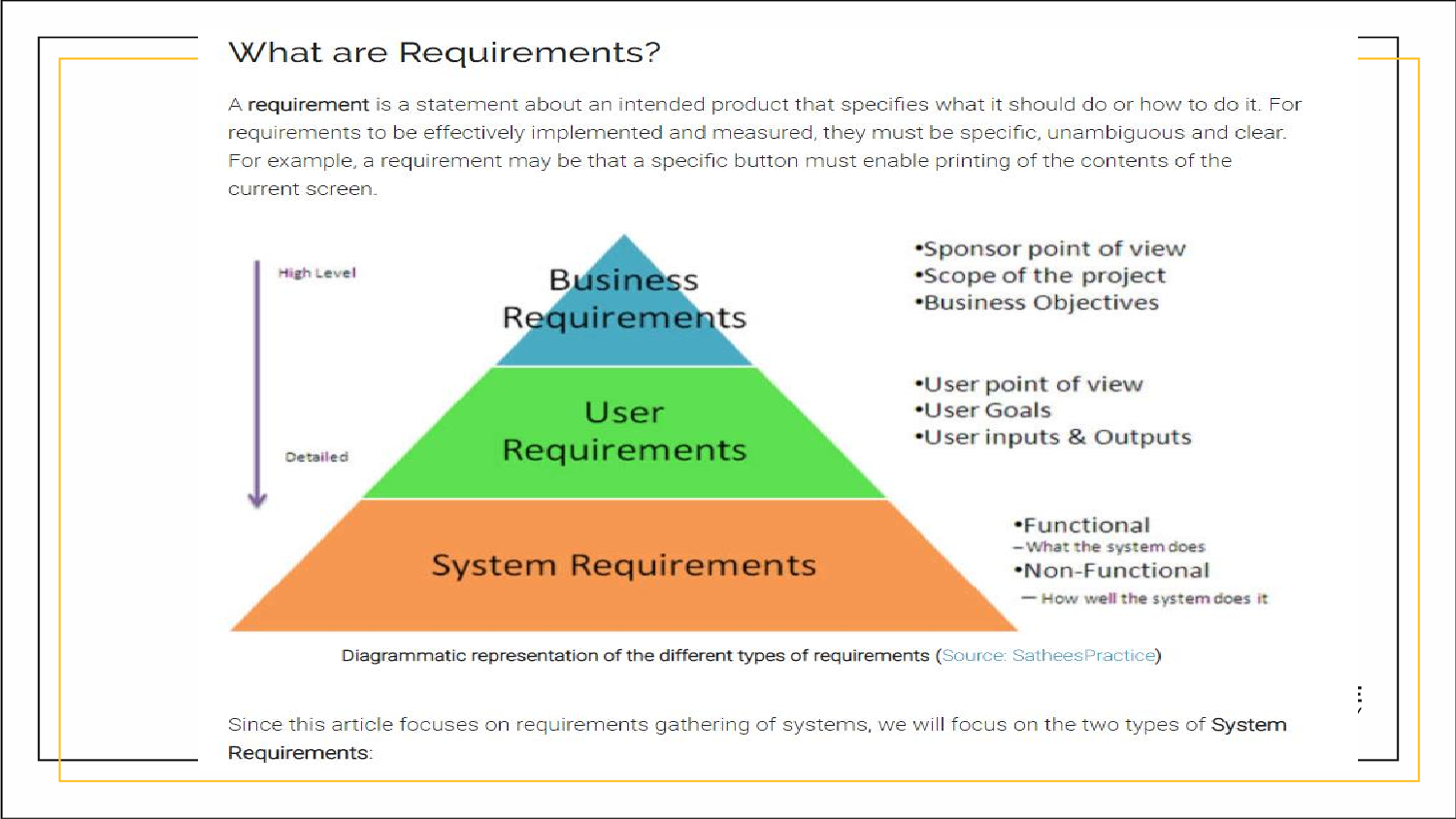### Theoretical Frameworks for Oughtties Theoretical Frameworks for Cognition

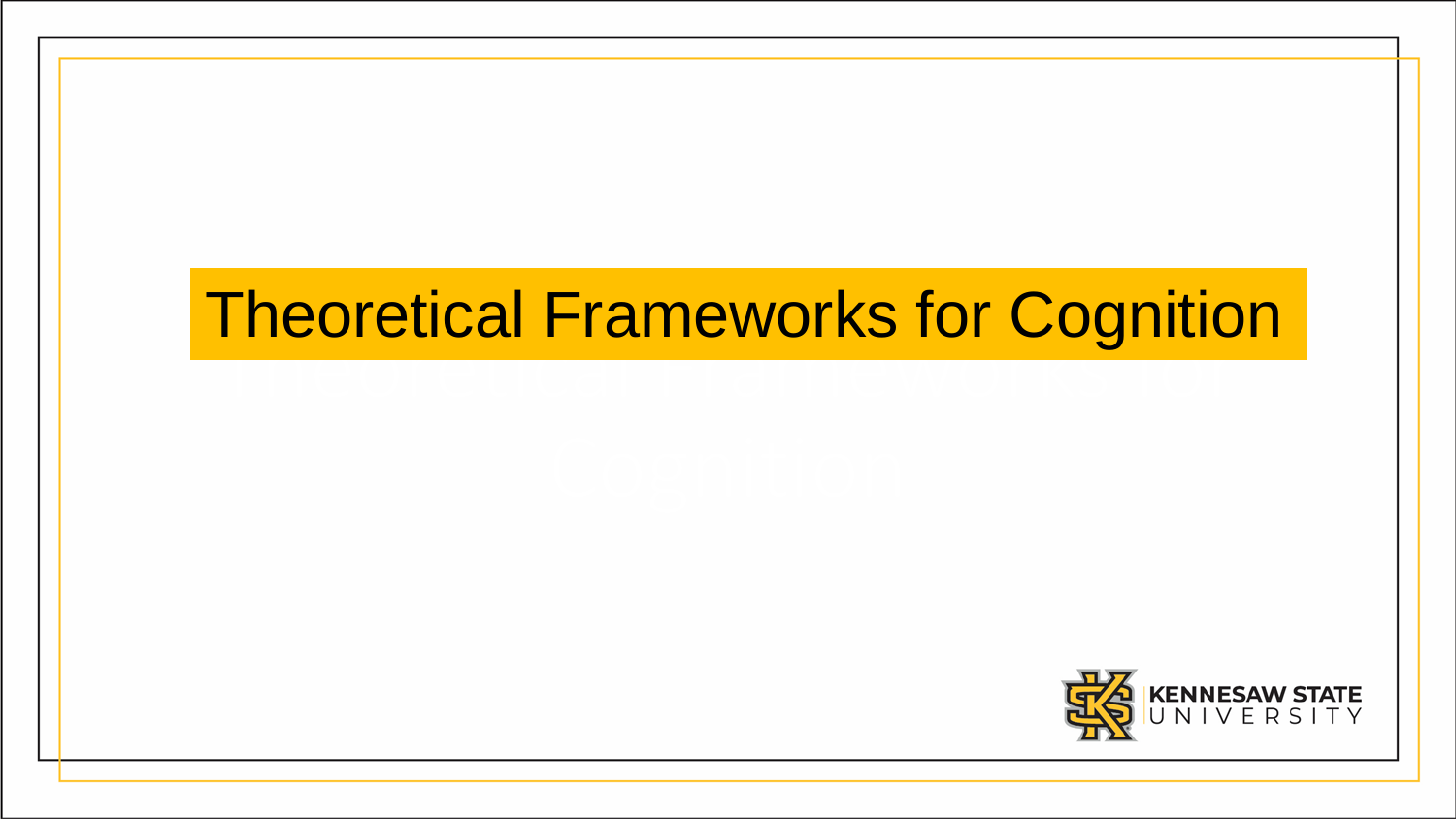# Theoretical Frameworks for Cognition

- Studies like this lay out the process to establish a framework
- Should be unique based of the intended user
- Determines best options to determine what the user is capable of learning and how they best learn
- Ensures that the design can be understood by as many people as is possible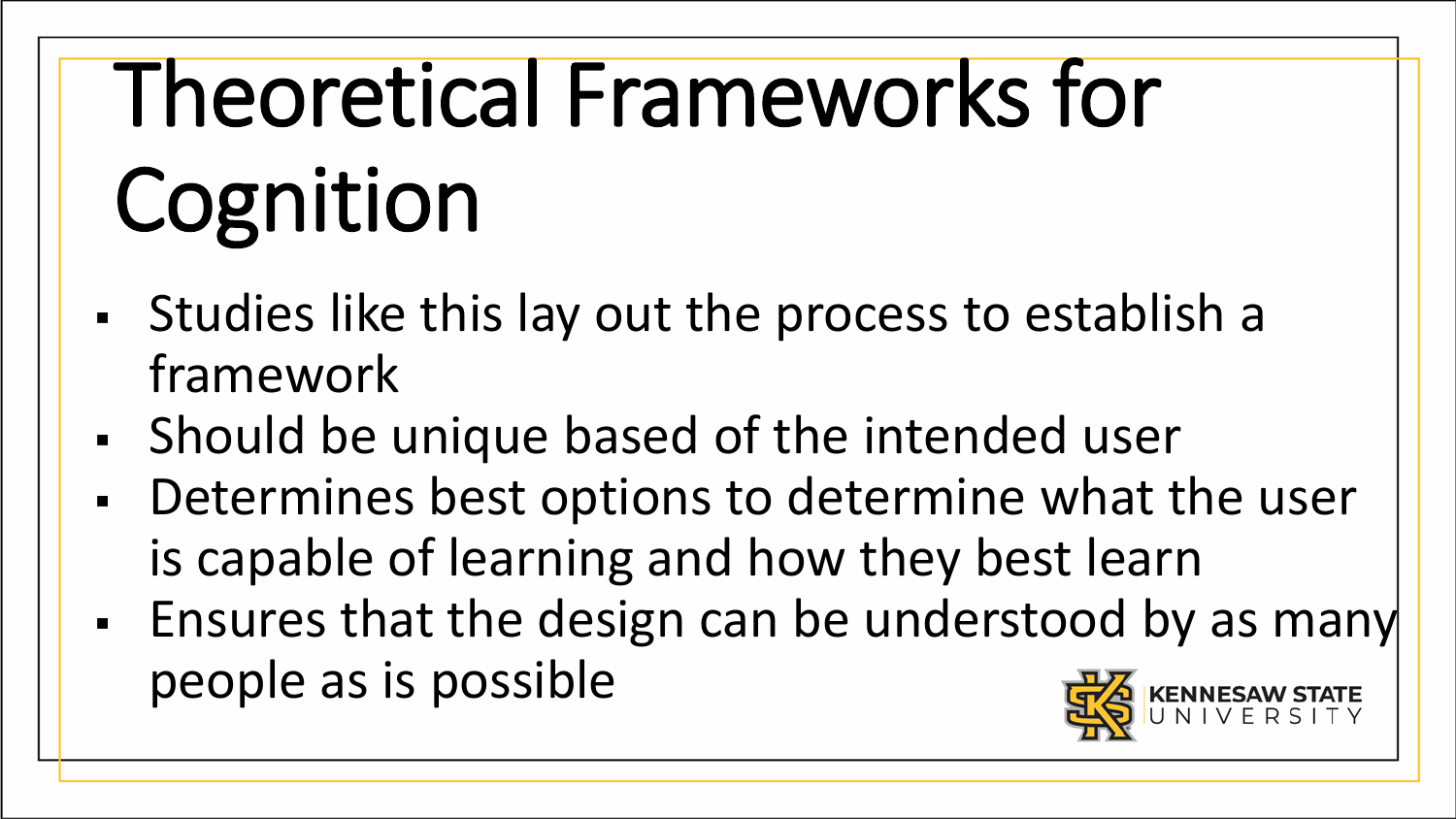## **Theoretical Frameworks for Cognition**

- Involves creating a structure of ideas to support research or study.
- Humans are complex beings; each one will process information and solve problems in their own unique ways
- Requires understanding of human cognition.
- Framework is designed to determine cognitive abilities of intended users

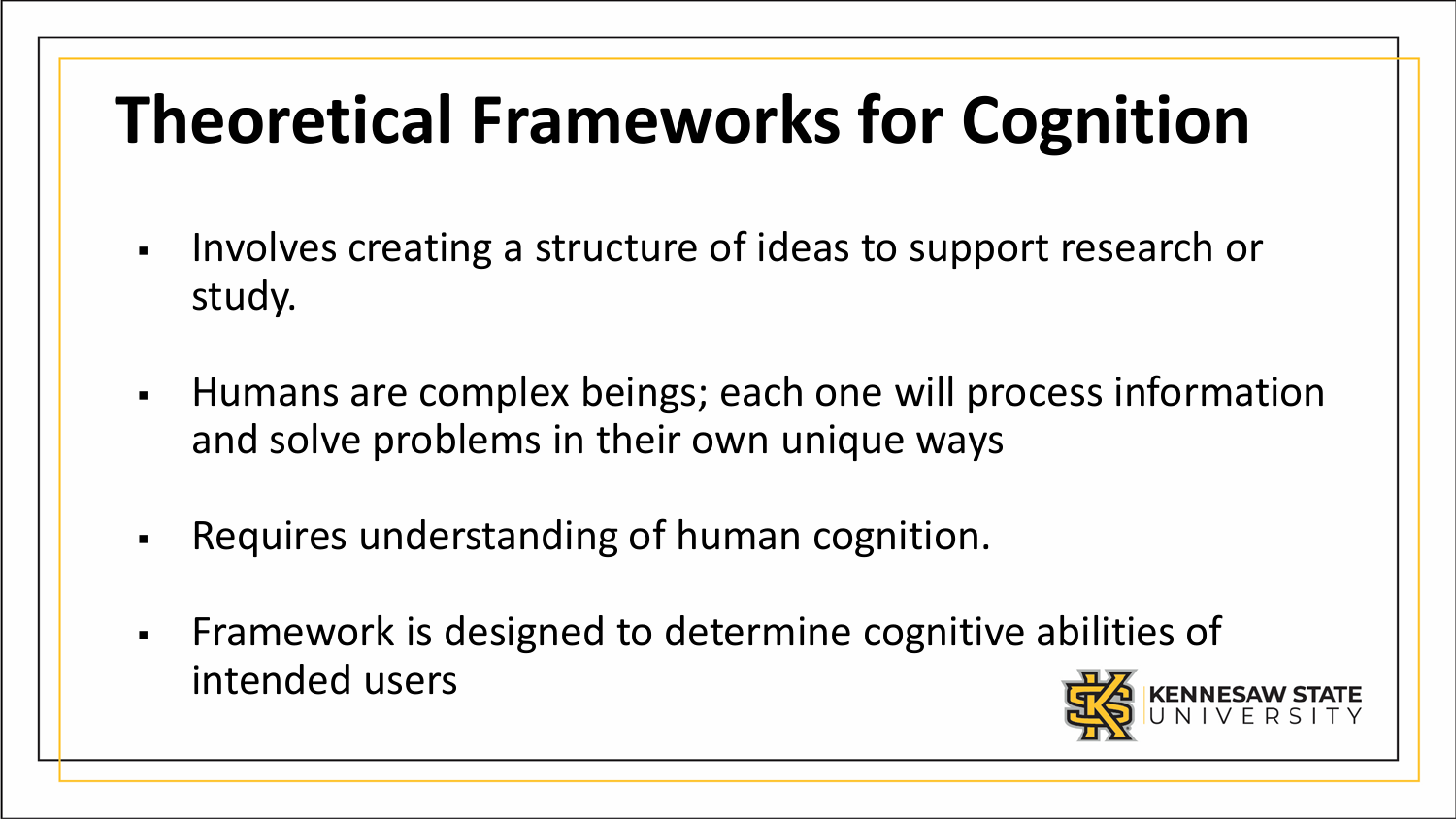### **References**

Akbar, G. S., Kaburuan, E. R., & Effendy, V. (2017). User interface (UI) design of scheduling activity apps for autistic children. 2017 International Conference on Orange Technologies (ICOT). Retrieved June 10, 2019, from <https://ieeexplore-ieee-org.proxy.kennesaw.edu/document/8336105>

Galitz, W. O. (2007). The Essential Guide to User Interface Design : An Introduction to GUI Design Principles and Techniques (Vol. 3rd ed). Indianapolis, IN: Wiley. Retrieved from <http://search.ebscohost.com.proxy.kennesaw.edu/login.aspx?direct=true&db=nlebk&AN=191679&site=eds-live&scope=site>

Granlund, Å., Lafrenière, D., & Carr, D. A. (2001). A pattern-supported approach to the user interfa[ce design process. In Proceedings of HCI International 2001. Retrieved from http://urn.kb.se/resolve?urn=urn:nbn:se:ltu:diva-](http://urn.kb.se/resolve?urn=urn:nbn:se:ltu:diva-29746)29746

Idf. (n.d.). Fitts's Law: The Importance of Size and Distance in UI Design. Retrieved June 24, 2019, from <https://www.interaction-design.org/literature/article/fitts-s-law-the-importance-of-size-and-distance-in-ui-design>

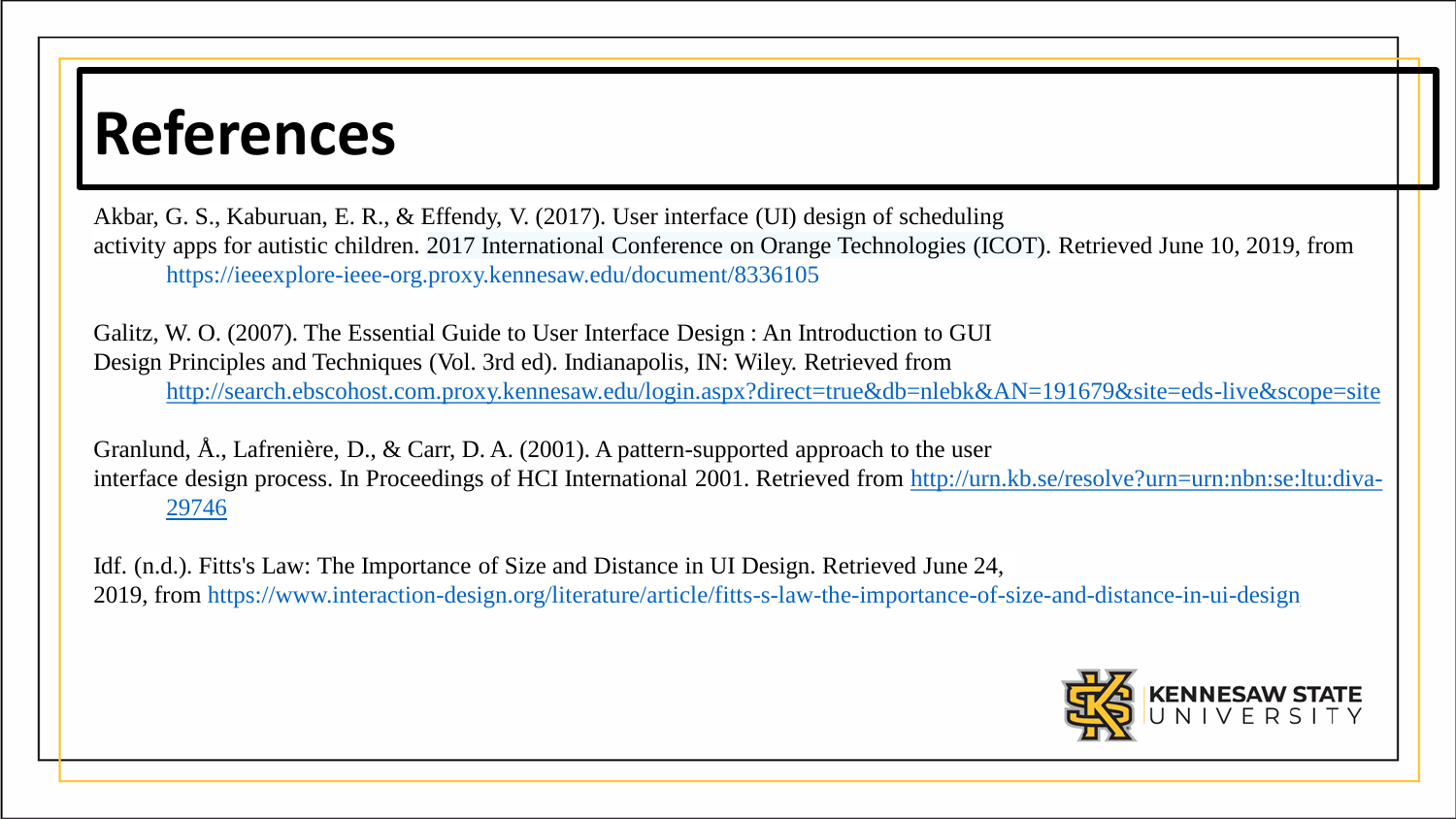### References continued...

Important Human Characteristics in Design. (n.d.). Retrieved June 10, 2019, from [https://www.brainkart.com/article/Important-Human-Characteristics-in-Design\\_9015/](https://www.brainkart.com/article/Important-Human-Characteristics-in-Design_9015/)

Preece, J., Rogers, Y., & Preece, J. (2015). Interaction design: Beyond human-computer interaction. Chichester: Wiley.

Maddahi, H., Pouyakian, M., Ghomsheh, F., Piri, L., & Osqueizadeh, R. (2016). Design and cognitive evaluation of dynamic lane departure warning symbols. *Traffic Injury Prevention,17*(8), 842-847.

T. K. O. N. I. Ippei, "Development and Study of Support Application for Autistic Children", ACIS International Conference on Software Engineering AI Networking and Parallel, 2013.

User Interface Design Basics. (2014, May 21). Retrieved June 10, 2019, from <https://www.usability.gov/what-and-why/user-interface-design.html>